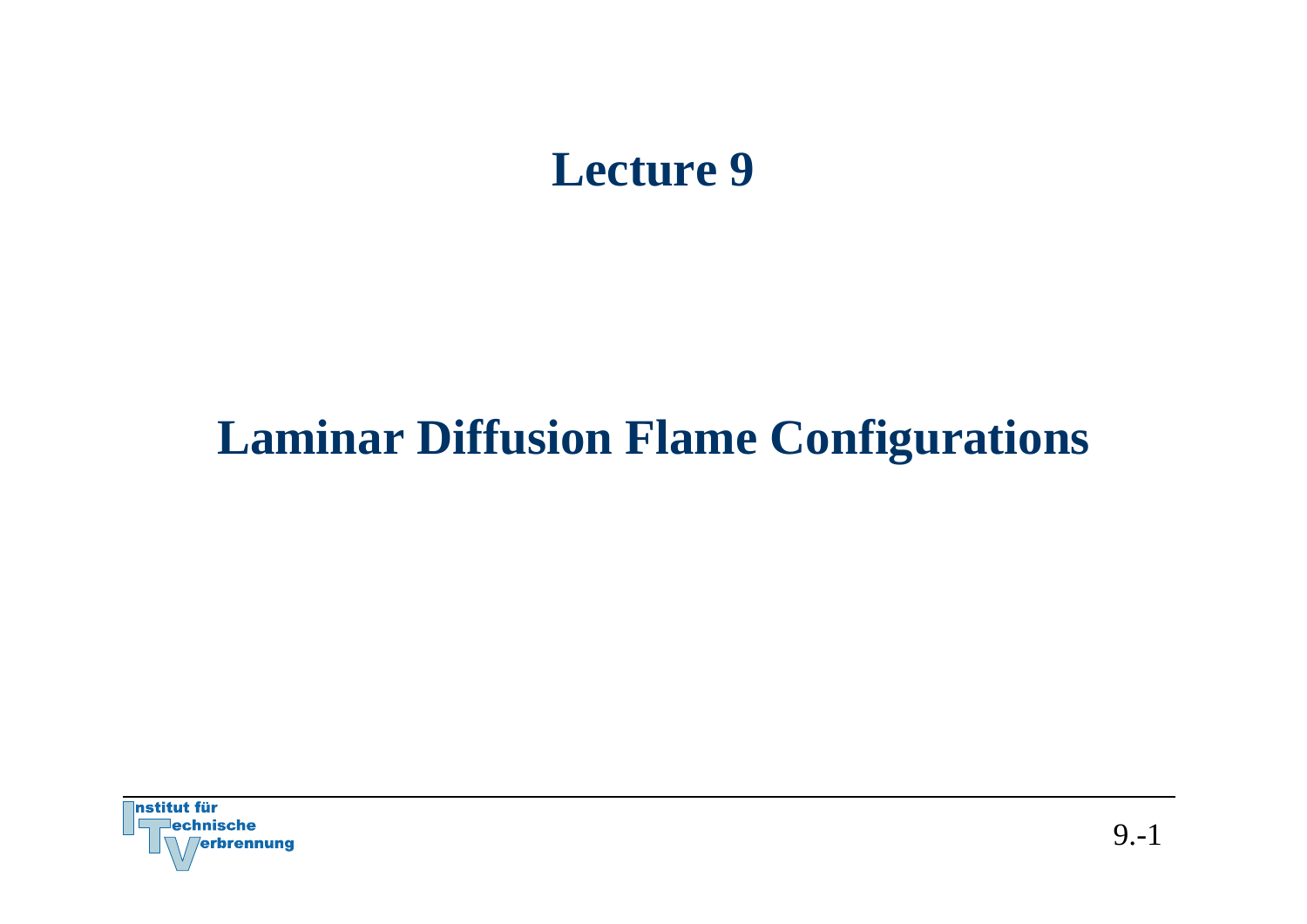### **Different Flame Geometries and Single Droplet Burning**

Solutions for the velocities and the mixture fraction fields for some typical laminar flame configurations.

Based on the assumption of fast chemistry we will then be able to calculate the flame contour defined by the condition  $Z(\mathbf{x}, t) = Z_{st}$ .

We will for simplicity always assume  $\text{Le} = 1$  and  $c_p = \text{const.}$ 

1<sup>st</sup> example: the flame stagnation point boundary layer (similar to the counterflow flow of the previous lecture but with different boundary conditions).

2n<sup>d</sup> example : vertical laminar 2D jet diffusion flame without/with buoyancy

3<sup>rd</sup> example : combustion of a single droplet surrounded by a diffusion flame.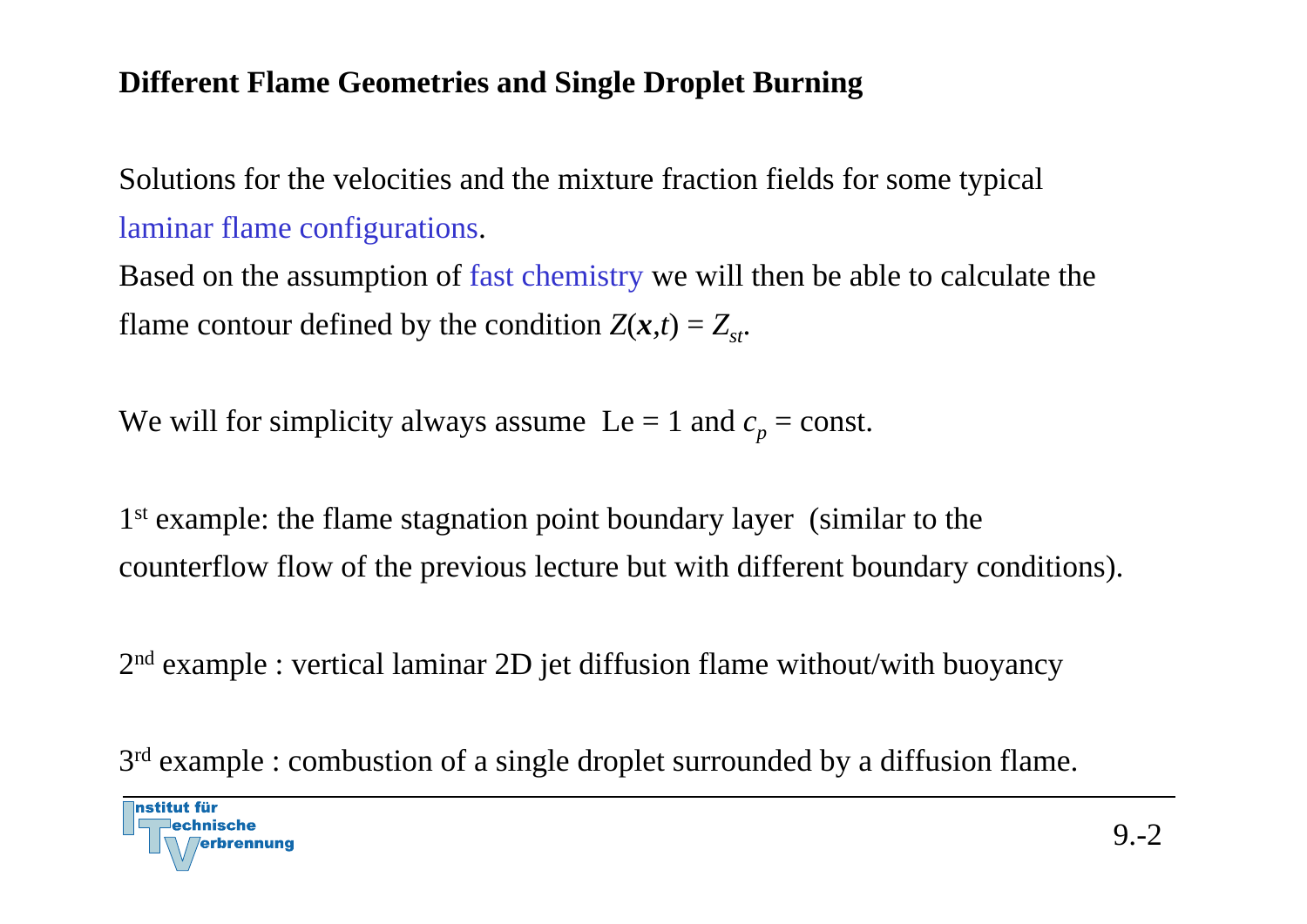## **Diffusion Flames in a Stagnation Point Boundary Layer: The Tsuji Flame**

Gaseous fuel from a sinter metal tube is injected into the surrounding air which flows vertically upwards.

Below the tube a stagnation point is formed. This burner is known as the Tsuji burn

If the Reynolds number based on the

cylinder radius and the free stream velocity is large, the flow field may be split

into an inviscid outer flow and a boundary layer close to the surface.



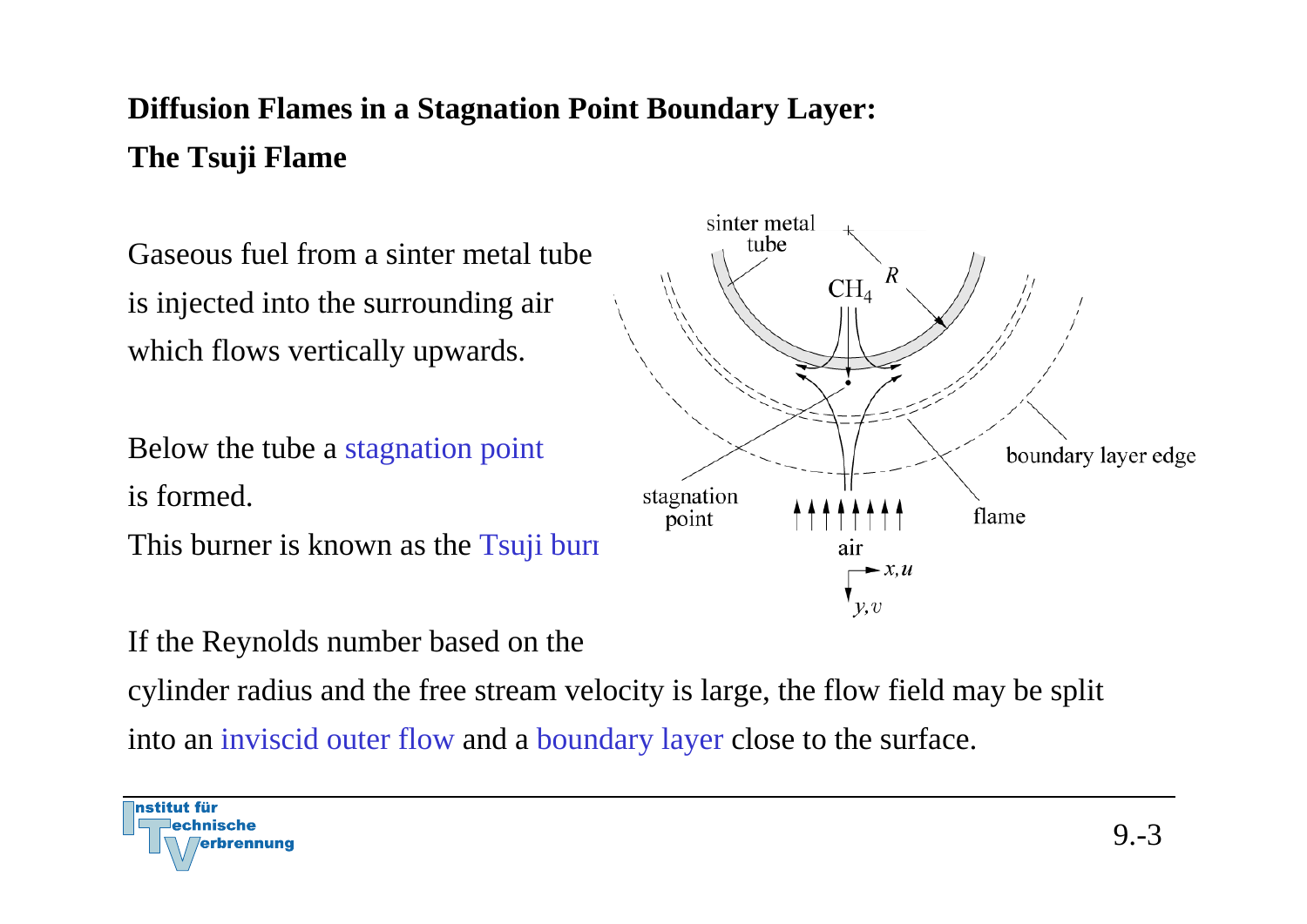The potential flow solution for the flow around a cylinder then yields the velocity gradient at the stagnation point

$$
a = \frac{2v_{\infty}}{R}
$$

where  $v_{\infty}$  is the velocity very far from the cylinder.

The free-stream velocities at the edge of the boundary layer are

$$
u_e = ax, \quad v_e = -ay.
$$



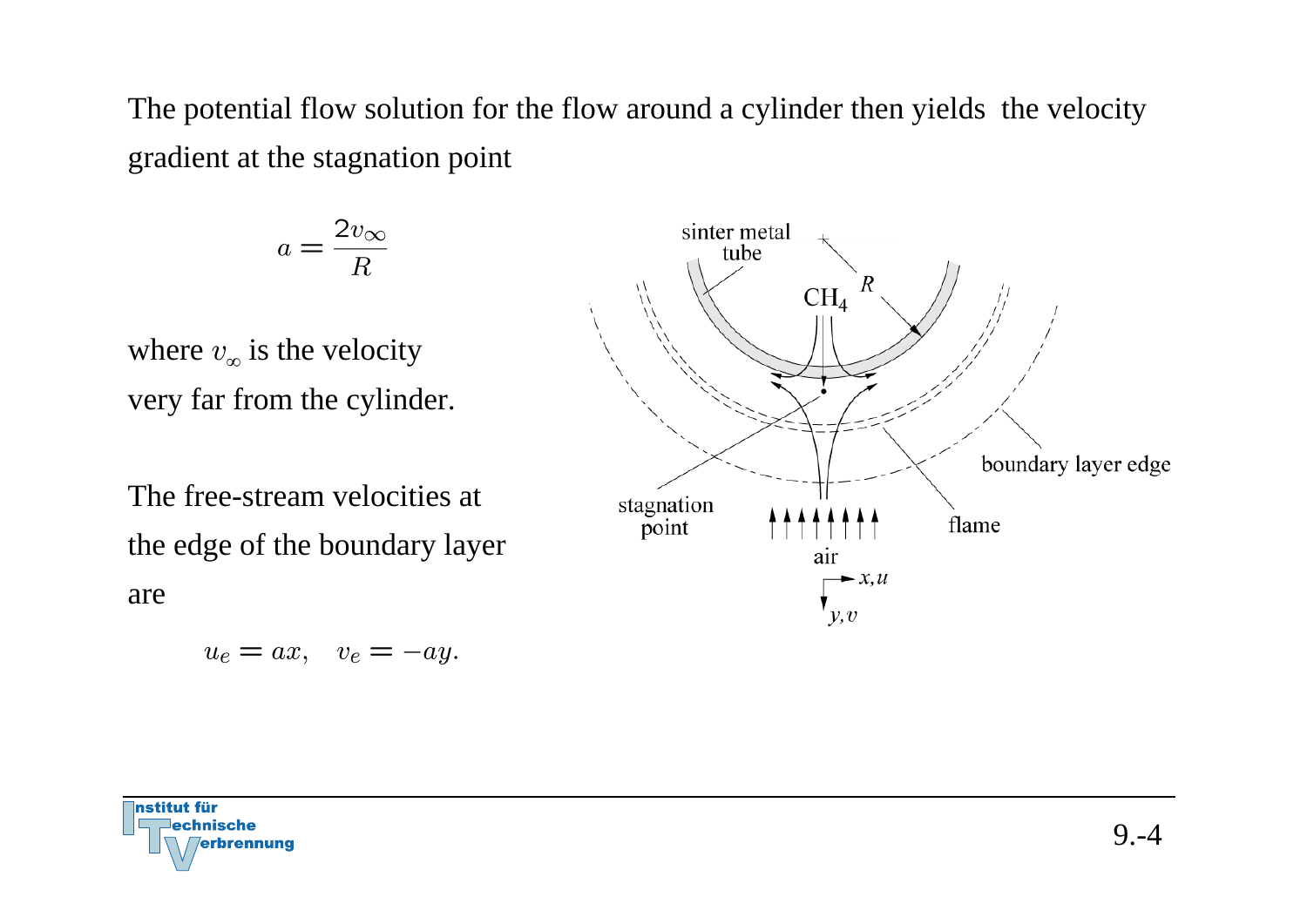If the kinematic viscosity is small, the boundary layer thickness  $\delta$  is proportional to the viscous length

$$
l_\nu = \sqrt{\frac{\nu_e}{a}}
$$

where  $v_e$  is the kinematic viscosity at the edge of the boundary layer.

In case the boundary layer thickness is thin compared to the cylinder radi the curvature of the cylinder surface may be neglected and the boundary may be treated as two-dimensional

allowing the usage of a Cartesian coordinate system.



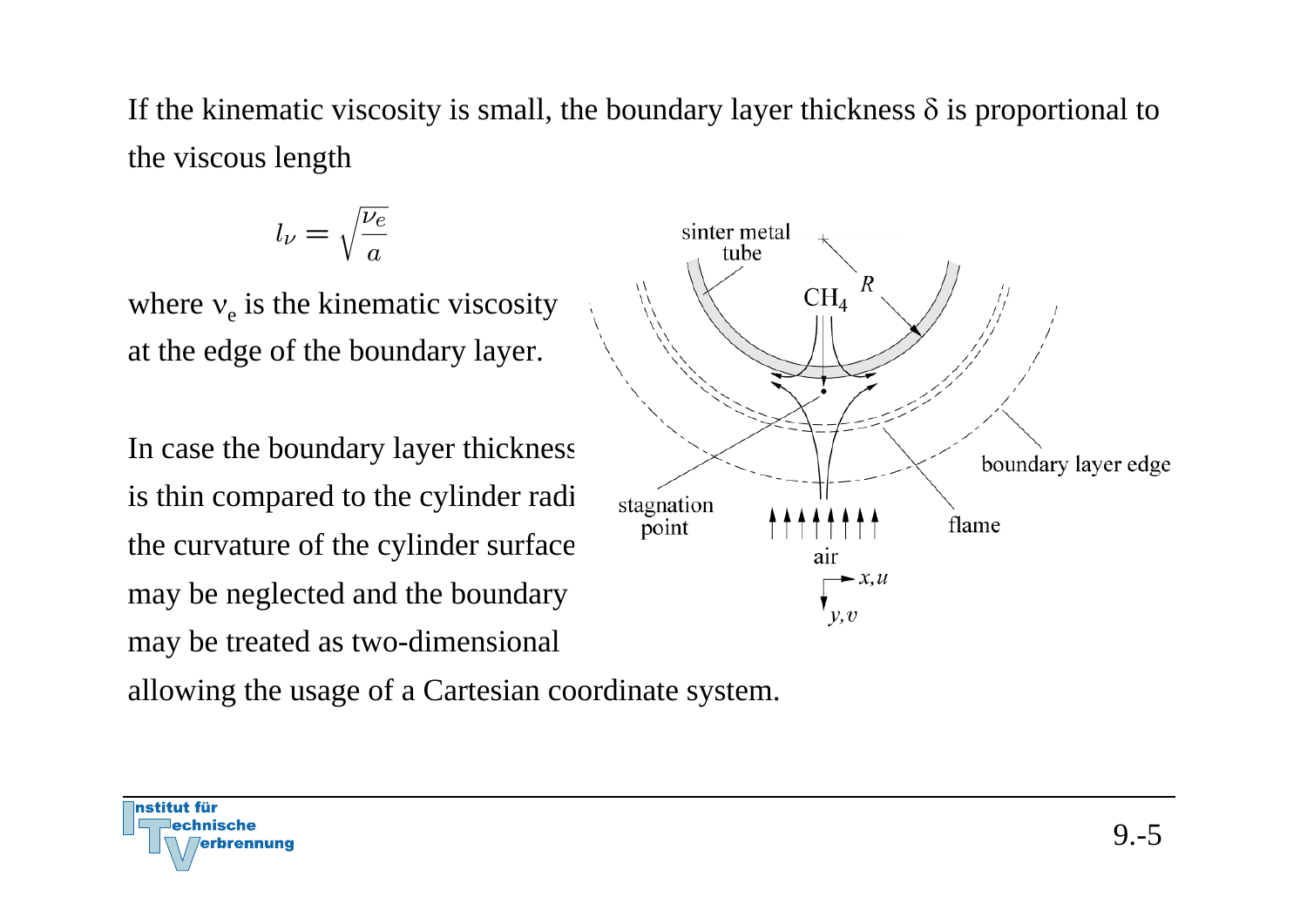Governing equations for the boundary layer flow

continuity

$$
\frac{\partial(\rho u)}{\partial x} + \frac{\partial(\rho u)}{\partial y} = 0
$$

momentum

$$
\rho u \frac{\partial u}{\partial x} + \rho v \frac{\partial u}{\partial y} = -\frac{\mathrm{d}p}{\mathrm{d}x}\Big|_{e} + \frac{\partial}{\partial y} \Big(\rho \nu \frac{\partial u}{\partial y}\Big)
$$

mixture fraction

$$
\rho u \frac{\partial Z}{\partial x} + \rho v \frac{\partial Z}{\partial y} = \frac{\partial}{\partial y} \left( \rho D \frac{\partial Z}{\partial y} \right)
$$

Bernoulli's equation for the pressure gradient at the boundary layer edge

$$
\rho_e u_e \frac{\mathrm{d}u_e}{\mathrm{d}x} = -\frac{\mathrm{d}p}{\mathrm{d}x}\Big|_e = \rho_e a^2 x
$$

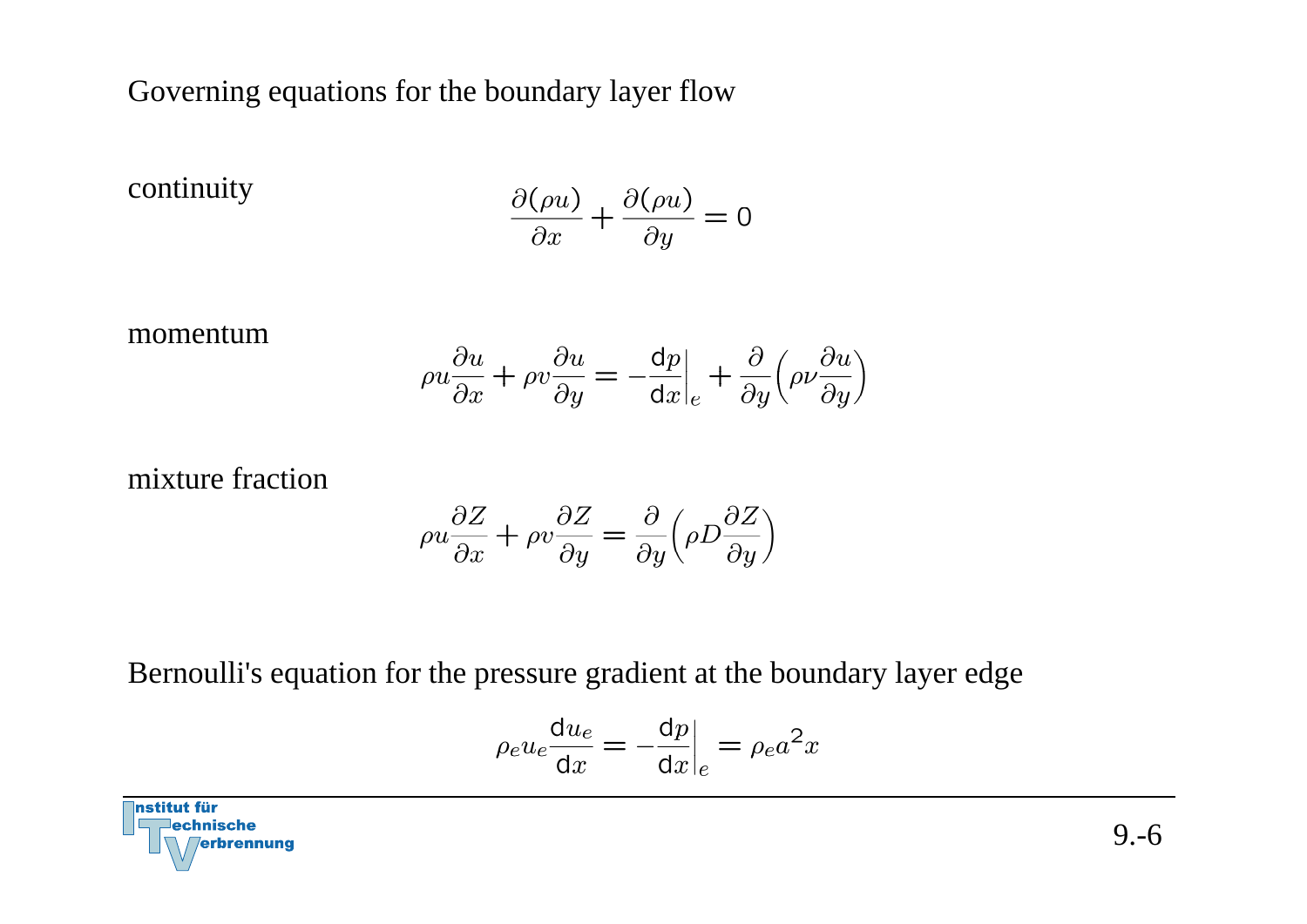#### Boundary conditions

$$
u = 0
$$
,  $\dot{m}_w = (\rho v)_w$ ,  $(\rho D)_w \frac{\partial Z}{\partial y}\Big|_w = m_w (Z_w - 1)$  at  $y = 0$ 

and

$$
u = ax, \ Z = 0 \quad \text{at} \quad y \to \infty.
$$

Here  $u = 0$  is the symmetry condition at the surface.

The mass flow rate  $\dot{m}_w$  of fuel issuing through the porous metal into the boundary layer is imposed.

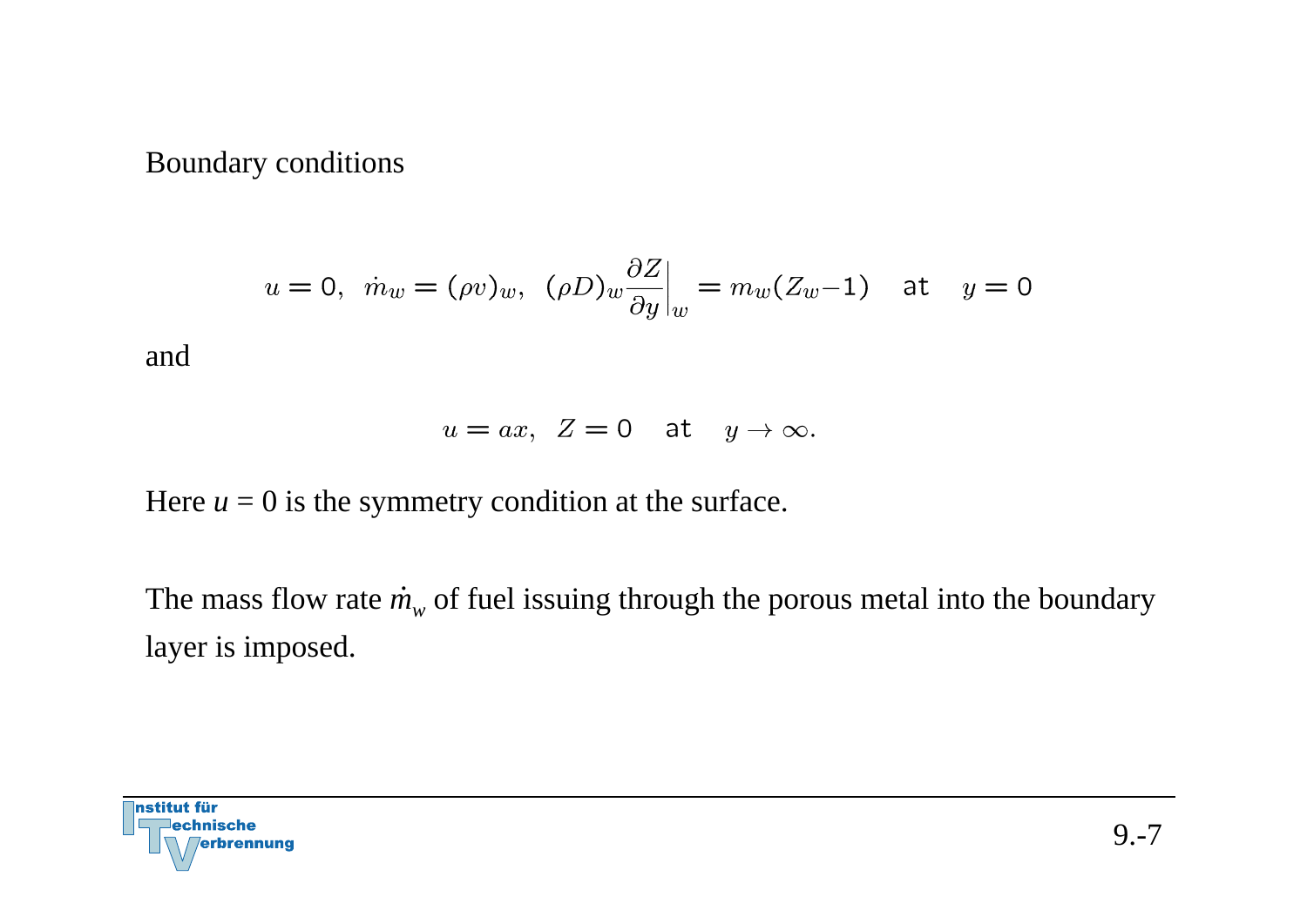The boundary condition for the mixture fraction equation represents the integrated mixture fraction balance at the surface of the porous metal by assuming that the mixture fraction gradient within the metal is zero.

The continuity equation is satisfied by introducing the stream function  $\psi$  such that

$$
\rho u = \frac{\partial \psi}{\partial y}, \quad \rho v = -\frac{\partial \psi}{\partial x}
$$

Introducing the similarity variable

$$
\eta = \left(\frac{a}{\nu_e}\right)^{1/2} \int\limits_0^y \frac{\rho}{\rho_e} dy
$$

a non-dimensional stream function  $f(\eta)$  is defined as

$$
f(\eta) = \frac{\psi}{\rho_e x \sqrt{a \nu_e}}
$$

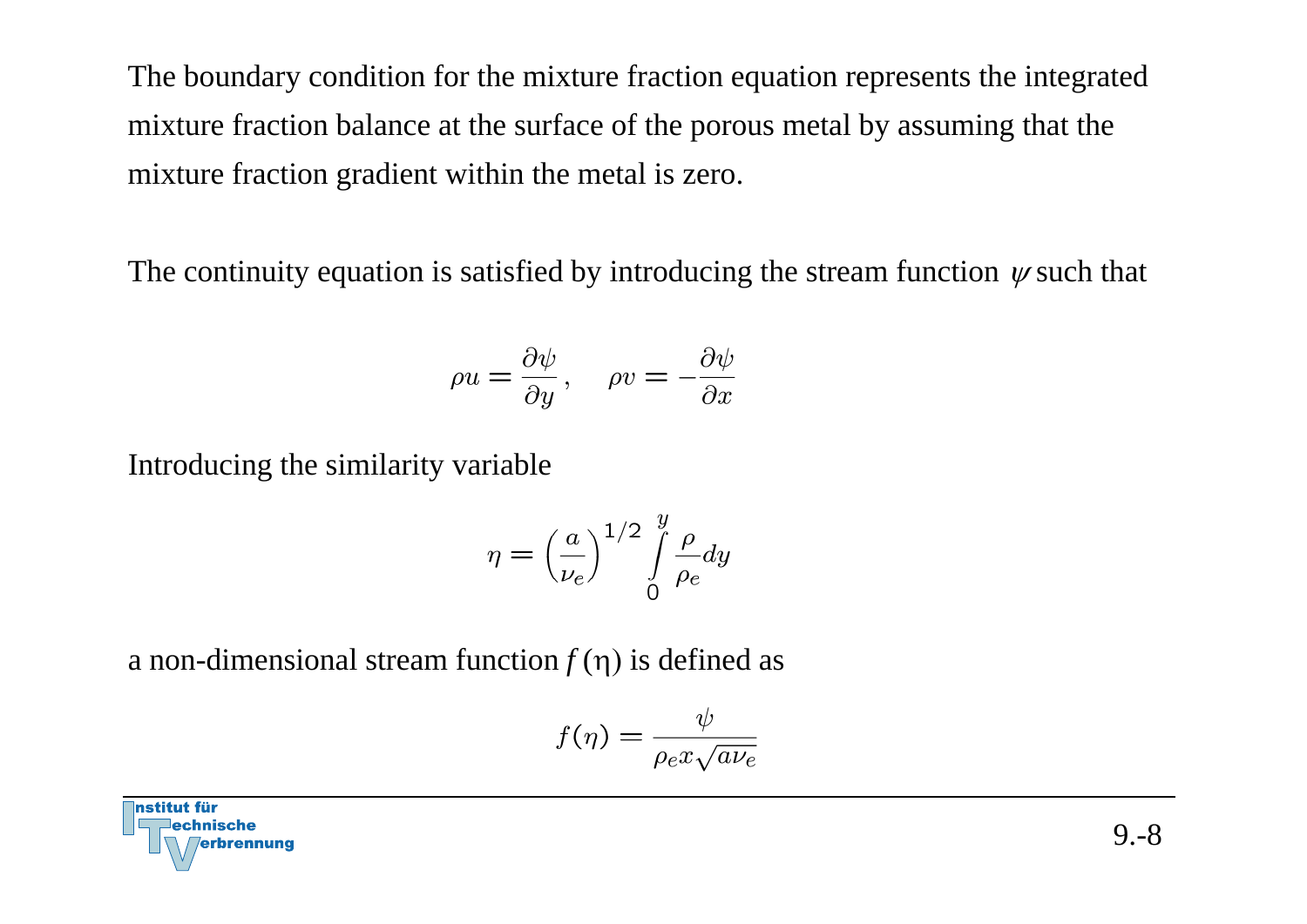The velocities are

$$
u = ax\frac{\partial f}{\partial \eta}, \ v = -\frac{\rho_e}{\rho}(a\nu_e)^{1/2}f(\eta)
$$

One obtains the similarity equations

$$
-f\frac{d^{2}f}{d\eta^{2}} = \left[\frac{\rho_{e}}{\rho} - \left(\frac{df}{d\eta}\right)^{2}\right]\frac{d}{d\eta}\left(C\frac{d^{2}f}{d\eta^{2}}\right)
$$

$$
- f \frac{dZ}{d\eta} = \frac{d}{d\eta} \left( \frac{C}{\mathsf{Sc}} \frac{dZ}{d\eta} \right)
$$

Here Sc = ν/ *D* is the Schmidt number and *C* is the Chapman-Rubesin parameter

$$
C=\frac{\rho^2\nu}{\rho_e^2\nu_e}
$$

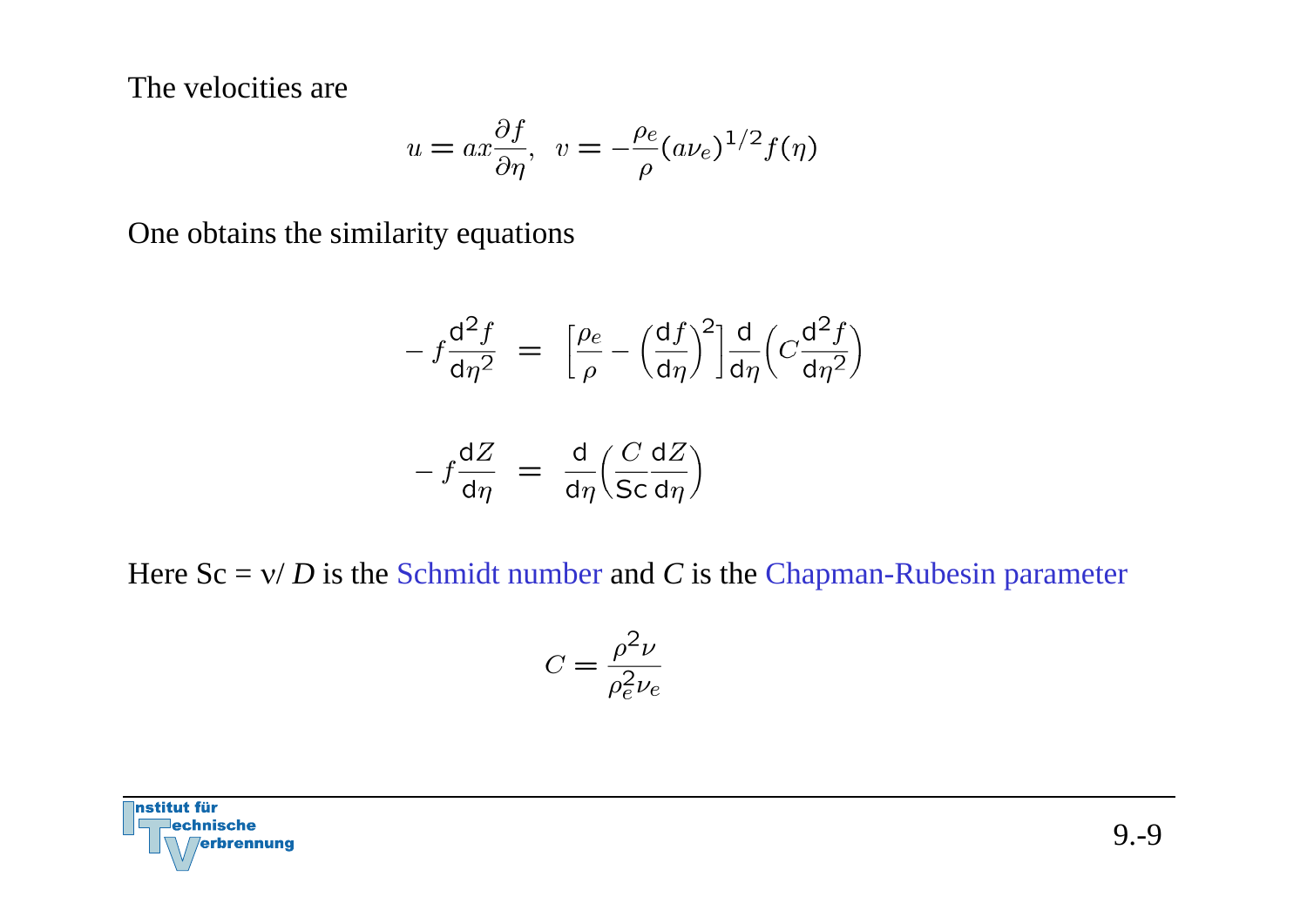Since v changes with temperature as  $T^{1.7}$  and  $\rho$  as  $T^1$ , this quantity changes less than the viscosity itself in a flow with strong heat release.

The boundary conditions for the similar solution are

$$
f_w = -\frac{(\rho v)_w}{(\rho_e^2 a \nu_e)^{1/2}}, \ \ f' = 0 \, , \quad \frac{C}{\text{Sc}} \frac{\text{d}Z}{\text{d}\eta} \bigg|_w = f_w(1 - Z) \quad \text{at} \quad \eta = 0
$$

$$
f'(\infty) = 1 \quad \text{for} \quad \eta \to \infty
$$

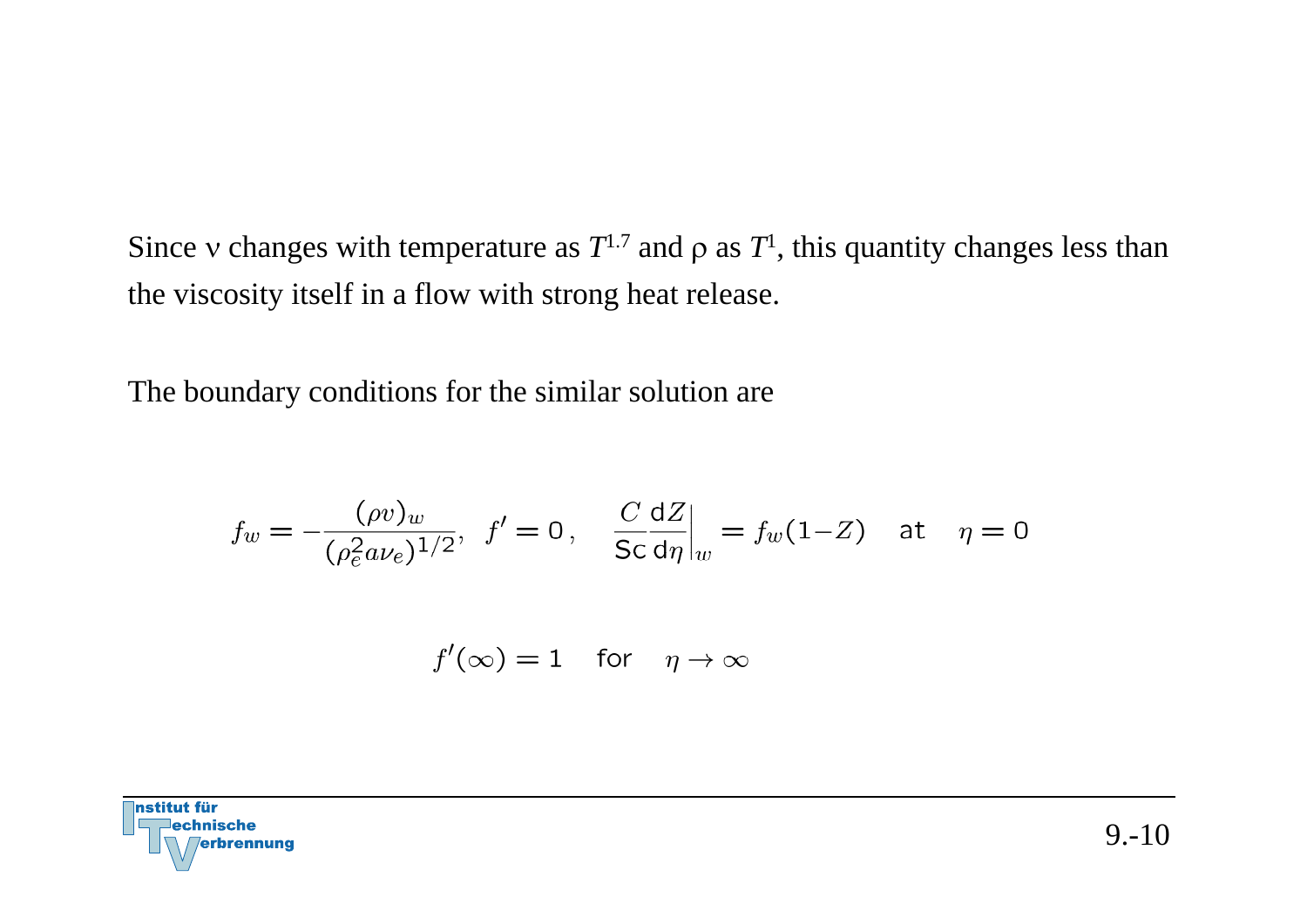The mixture fraction equation may be transformed into

$$
\frac{\mathrm{d}}{\mathrm{d}\eta} \Big[ \ln \Big( \frac{C}{\mathrm{Sc}} \frac{\mathrm{d}Z}{\mathrm{d}\eta} \Big) \Big] = -\frac{f \mathrm{Sc}}{C}
$$

which can formally be solved as

$$
Z = f_w \frac{I(\eta) - I(\infty)}{1 - f_w I(\infty)}
$$

where

$$
I(\eta) = \int_{0}^{\eta} \frac{Sc}{C} \exp\left(-\int_{0}^{\eta} \frac{fSc}{C} d\eta\right) d\eta
$$

The mixture fraction at the surface is given by

$$
Z_w = \frac{-f_w I(\infty)}{1 - f_w I(\infty)}
$$

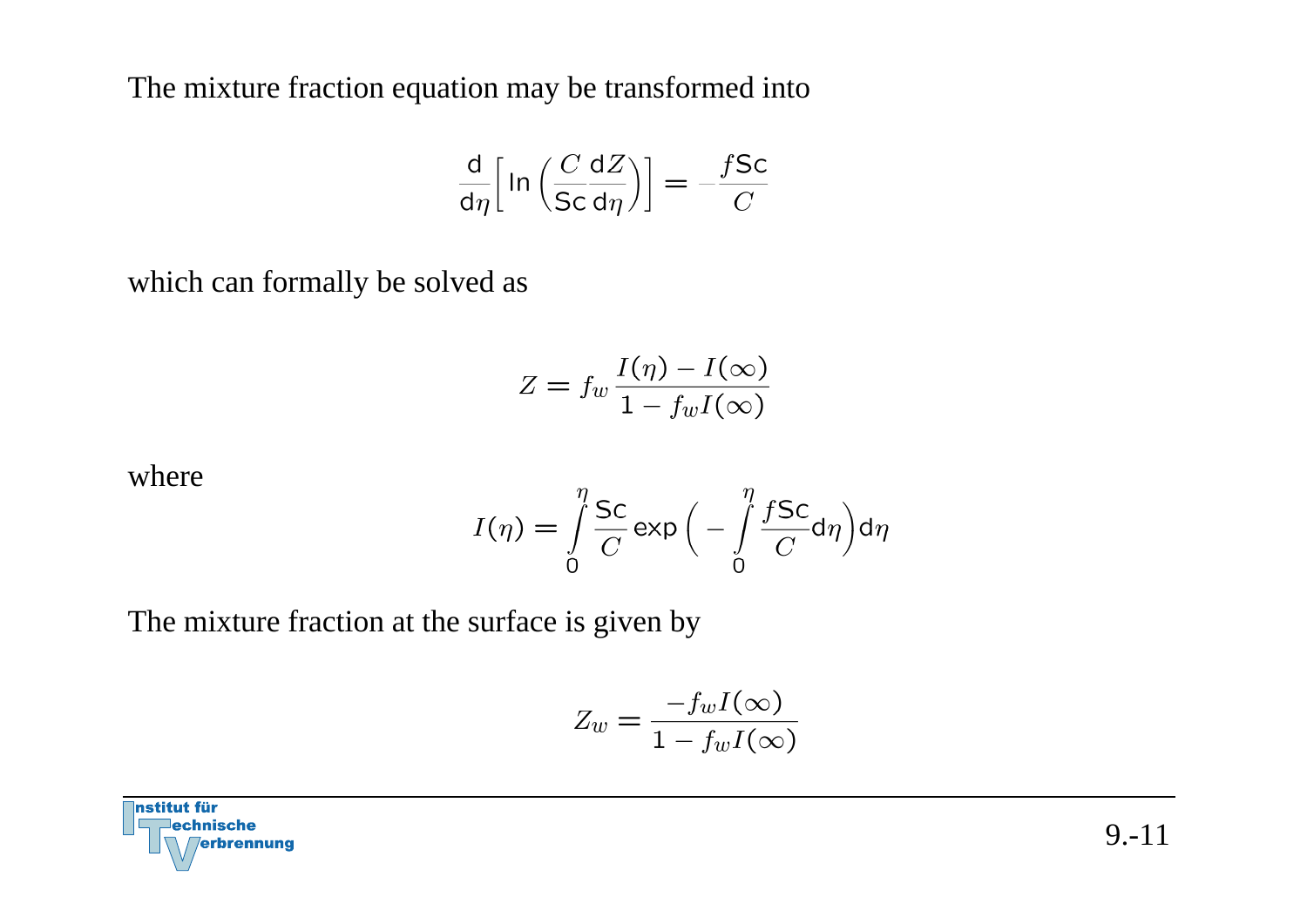This indicates that the mixture fraction varies between  $Z = 0$  and  $Z = Z_w$  rather than between 0 and 1.

The boundary condition for the fuel and oxidizer fractions satisfy the Burke-Schumann solution at  $Z_w$ , as may easily be shown.

The boundary condition for the temperature at the surface is to be imposed at  $Z = Z_w$ .

If the mass flow rate at the surface is increased and  $f_w$  takes large negative values, the mixture fraction at the surface tends towards unity.

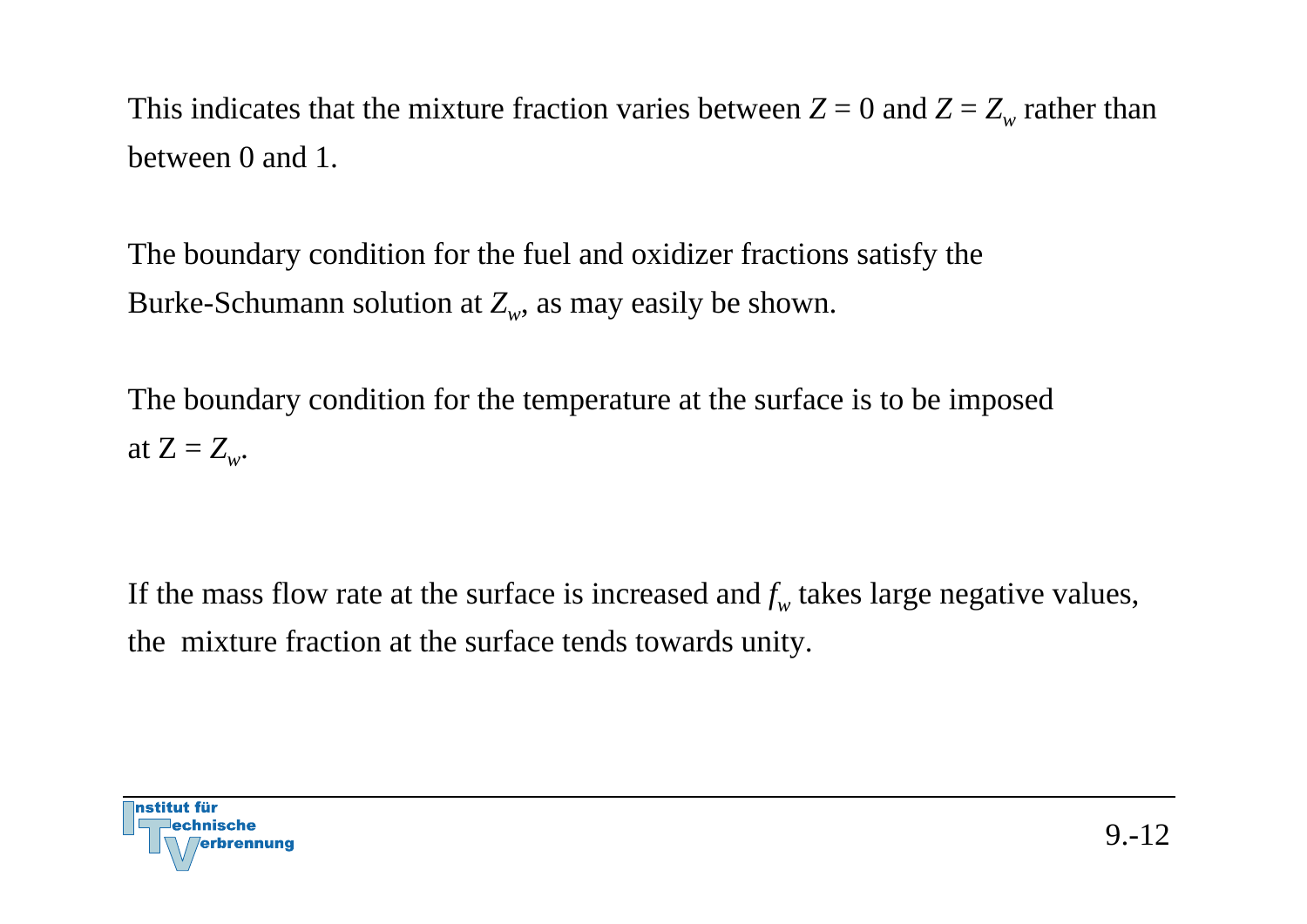This is the limit of a counter-flow diffusion flame detached from the surface.

The equations

$$
- f \frac{d^2 f}{d \eta^2} = \left[ \frac{\rho_e}{\rho} - \left( \frac{df}{d \eta} \right)^2 \right] \frac{d}{d \eta} \left( C \frac{d^2 f}{d \eta^2} \right)
$$

$$
- f \frac{dZ}{d\eta} = \frac{d}{d\eta} \left( \frac{C}{\text{Sc}} \frac{dZ}{d\eta} \right)
$$

have been solved numerically using the Burke-Schumann solution for combustion of methane in air

$$
T_b(Z) = T_u(Z) + \frac{Q_{\text{ref}} Y_{\text{F},1}}{c_p \nu_{\text{F}}' W_{\text{F}}} Z, \quad Z \le Z_{st},
$$

$$
T_b(Z) = T_u(Z) + \frac{Q_{\text{ref}} Y_{\text{O}_2,2}}{c_p v'_{\text{O}_2} W_{\text{O}_2}} (1 - Z) \quad Z \ge Z_{st}
$$

with  $Z_{st} = 0.055$ ,  $T_u = 300$  K and  $T_{st} = T_b(Z_{st}) = 2263$  K.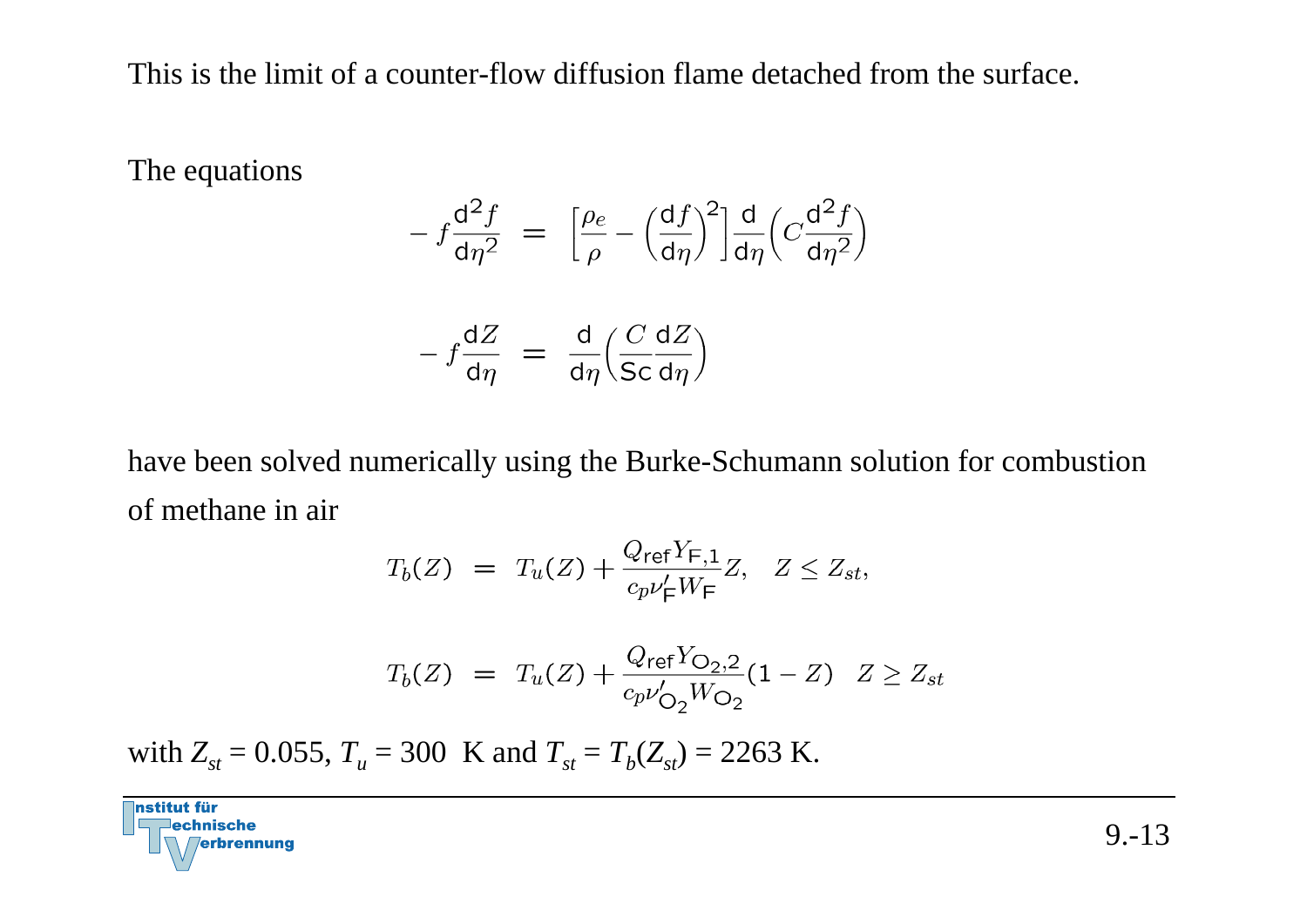Profiles of *u=ax, v* 



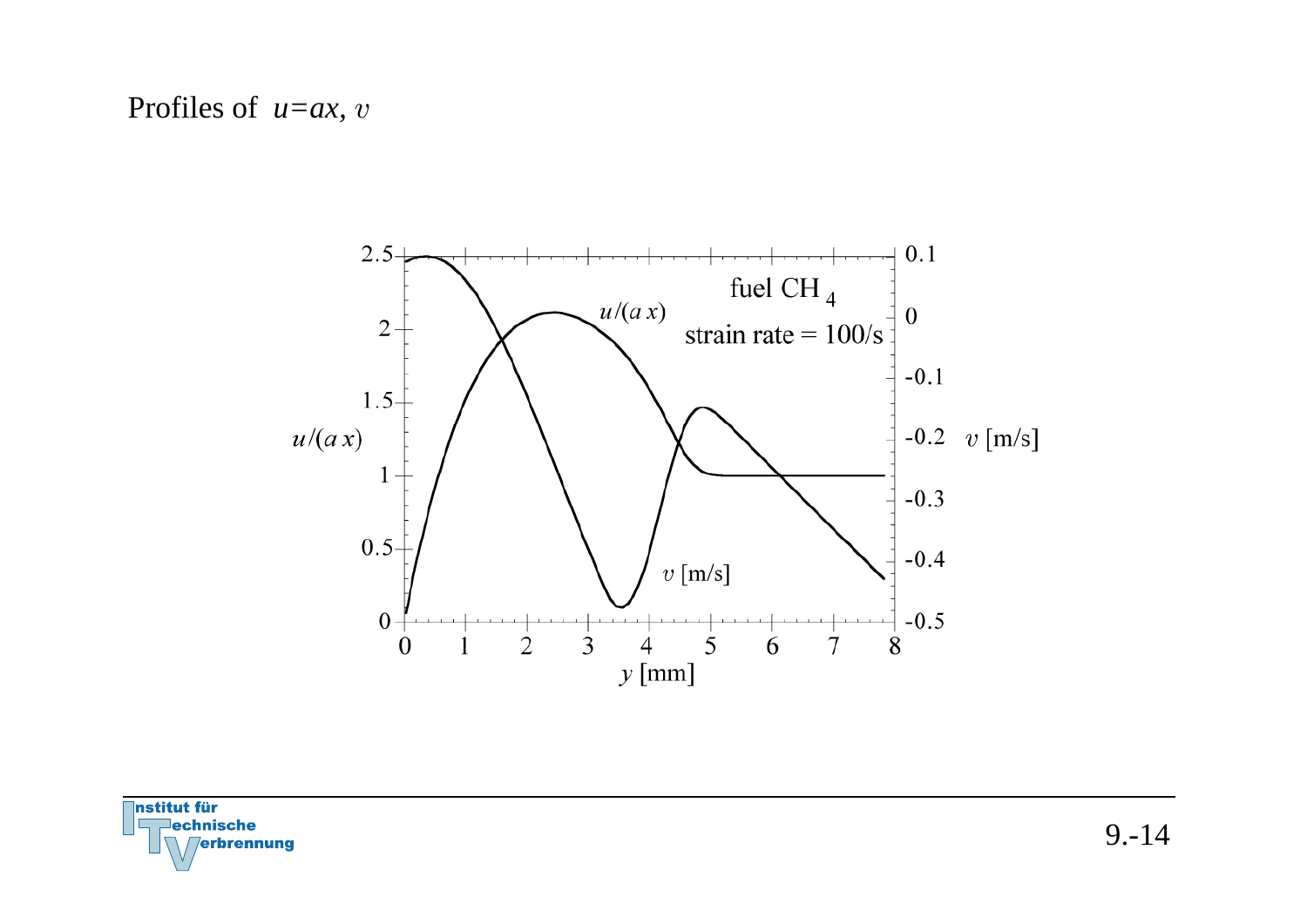Profiles of *Z*, *T*



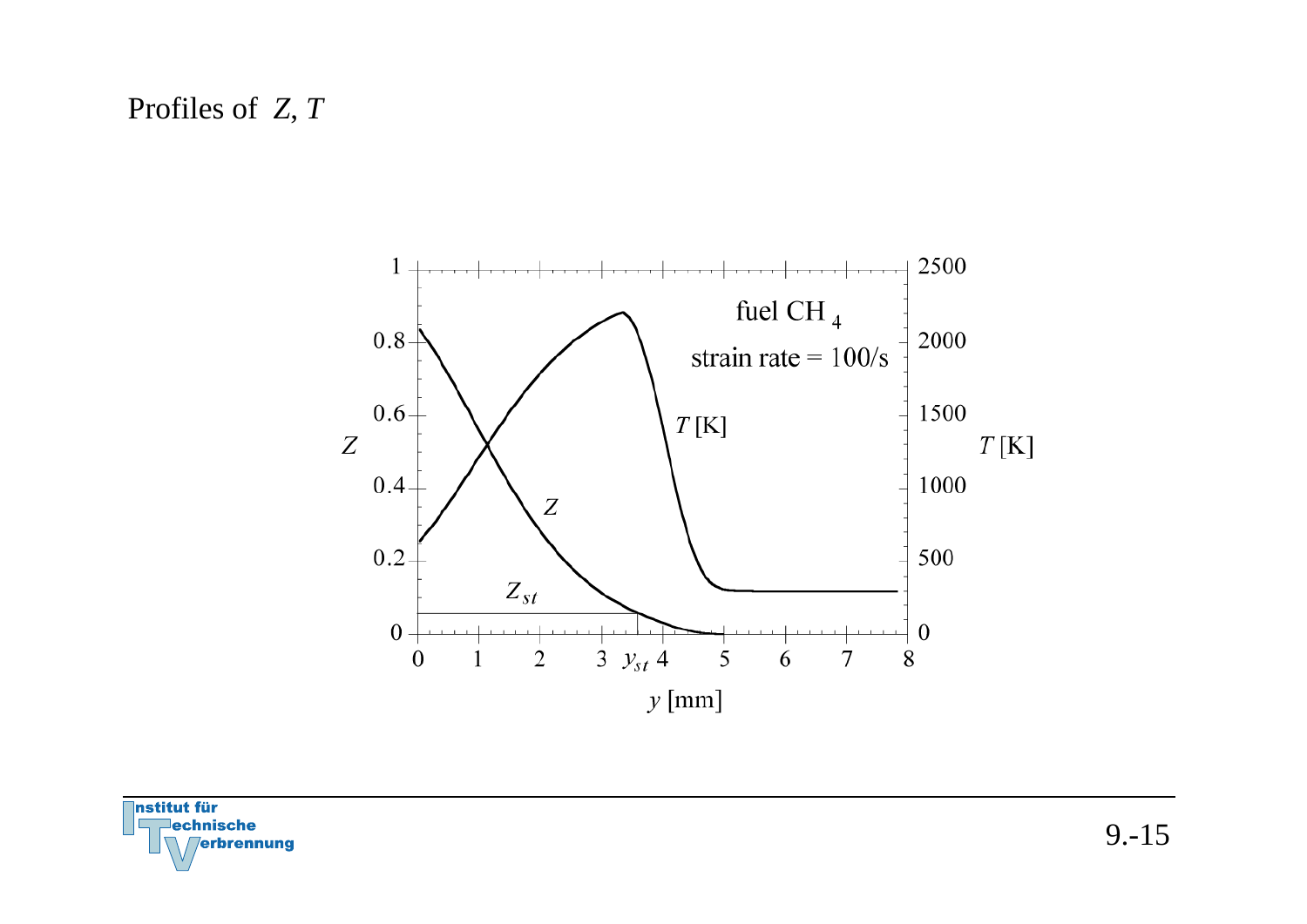

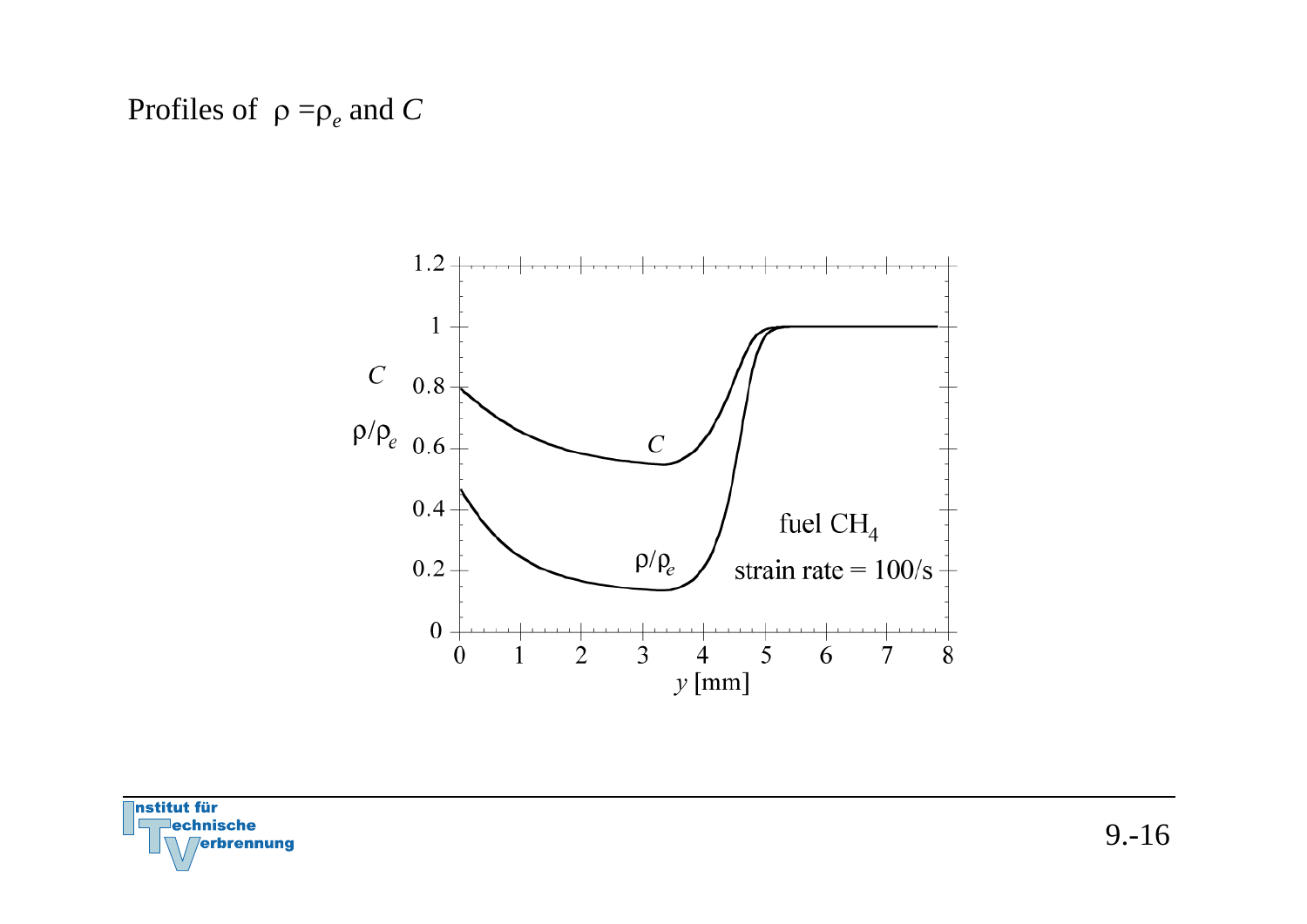#### **The Round Laminar Diffusion Flame**

Fuel enters into the combustion chamber as a round jet, either laminar or turbulent.

To provide an understanding of the basic properties of jet diffusion flames, we will consider here the easiest case, the axisymmetric jet flame without buoyancy.

This will enable us to determine the flame length.



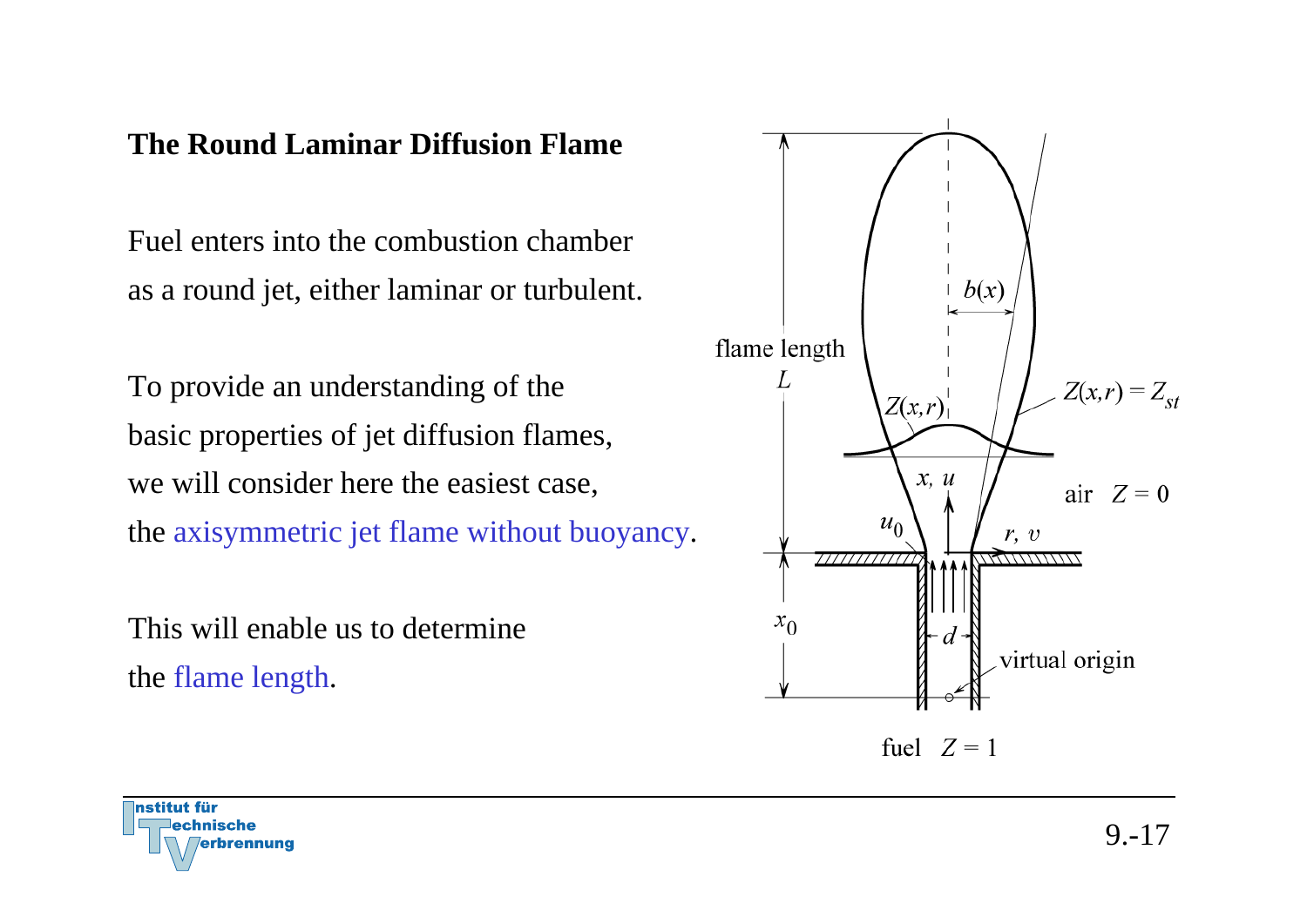The flame length is defined as the distance from the nozzle to the point on the centerline of the flame where for the mixture fraction  $Z = Z_{st}$ .

We consider a fuel jet issuing from a nozzle with diameter *d* and exit velocity  $u_0$  into quiescent air.

The indices 0 and  $\infty$  denote conditions at the nozzle and in the ambient air.



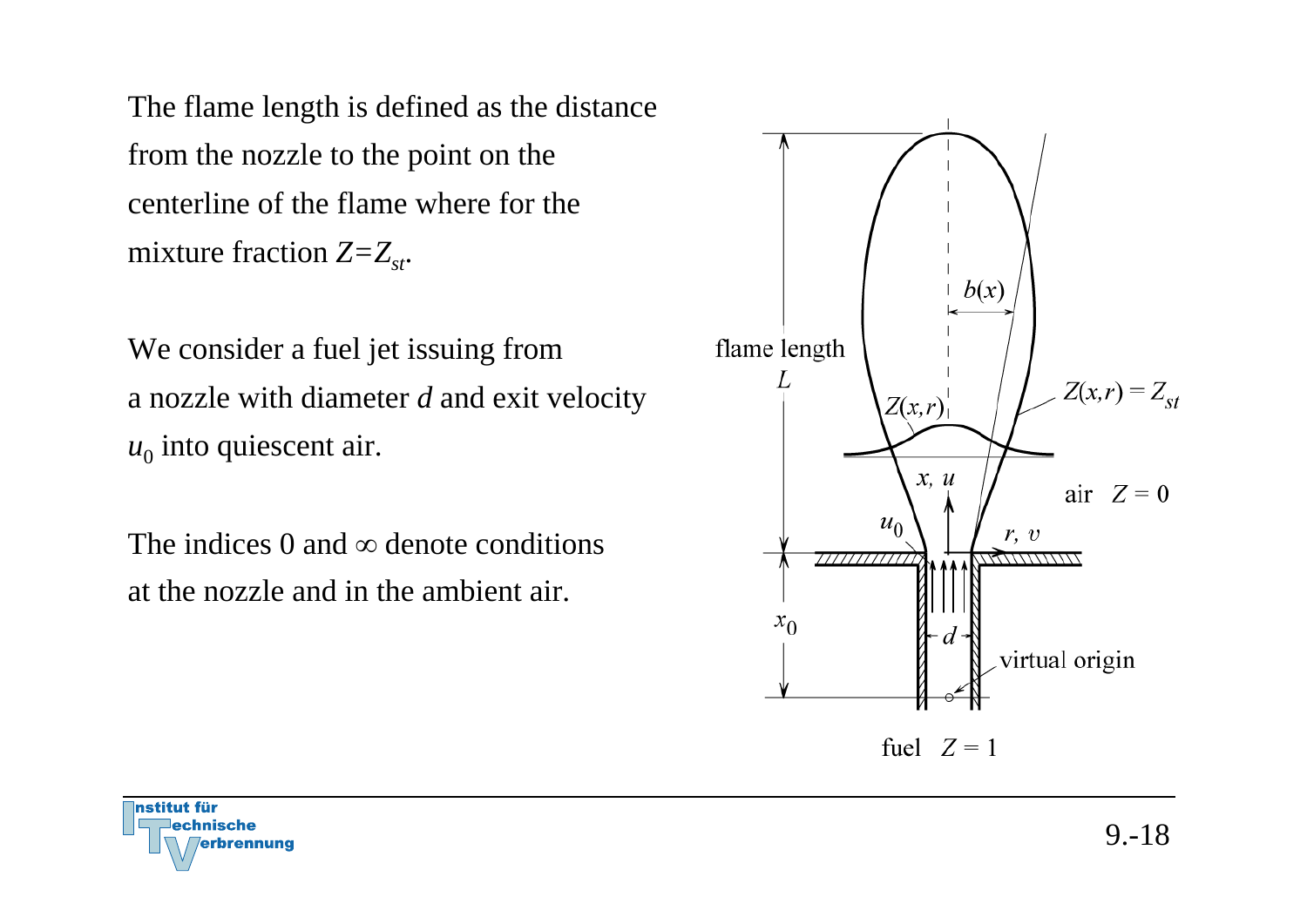Using the boundary layer assumption with constant pressure we obtain a system of two-dimensional axisymmetric equations, in terms of the axial coordinate *x* and the radial coordinate *r*:

continuity

$$
\frac{\partial(\rho ur)}{\partial x} + \frac{\partial(\rho vr)}{\partial r} = 0
$$

momentum in *x* direction

$$
\rho u r \frac{\partial u}{\partial x} + \rho v r \frac{\partial u}{\partial r} = \frac{\partial}{\partial r} \left( \mu r \frac{\partial u}{\partial r} \right)
$$

mixture fraction

$$
\rho u r \frac{\partial Z}{\partial x} + \rho v r \frac{\partial Z}{\partial r} = \frac{\partial}{\partial r} \left( \frac{\mu}{\mathsf{Sc}} r \frac{\partial Z}{\partial r} \right)
$$

Schmidt number is defined as Sc = ν/*D*.

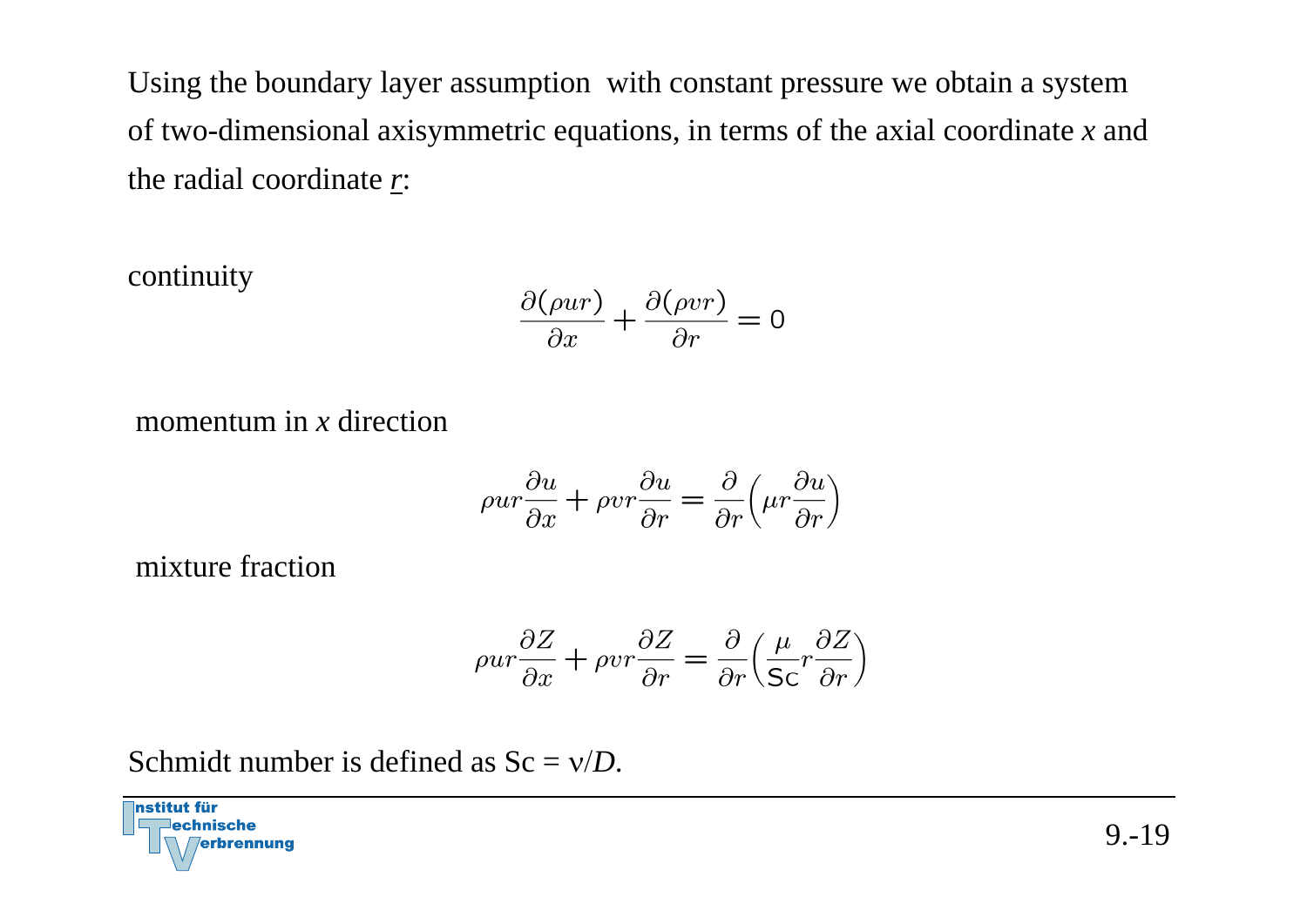The dimensionality of the problem may be reduced by introducing the similarity transformation

$$
\eta = \frac{\overline{r}}{\xi}, \quad \overline{r}^2 = 2 \int\limits_0^r \frac{\rho}{\rho_{\infty}} r \, dr, \quad \xi = x + x_0,
$$

which contains a density transformation defining the density weighted radial coordinate.

The new axial coordinate  $\xi$  starts from the virtual origin of the jet located at  $x = -x_0$ .

Introducing a stream function by

$$
\rho u r = \frac{\partial \psi}{\partial r}, \quad \rho v r = -\frac{\partial \psi}{\partial x}
$$

we can satisfy the continuity equation.

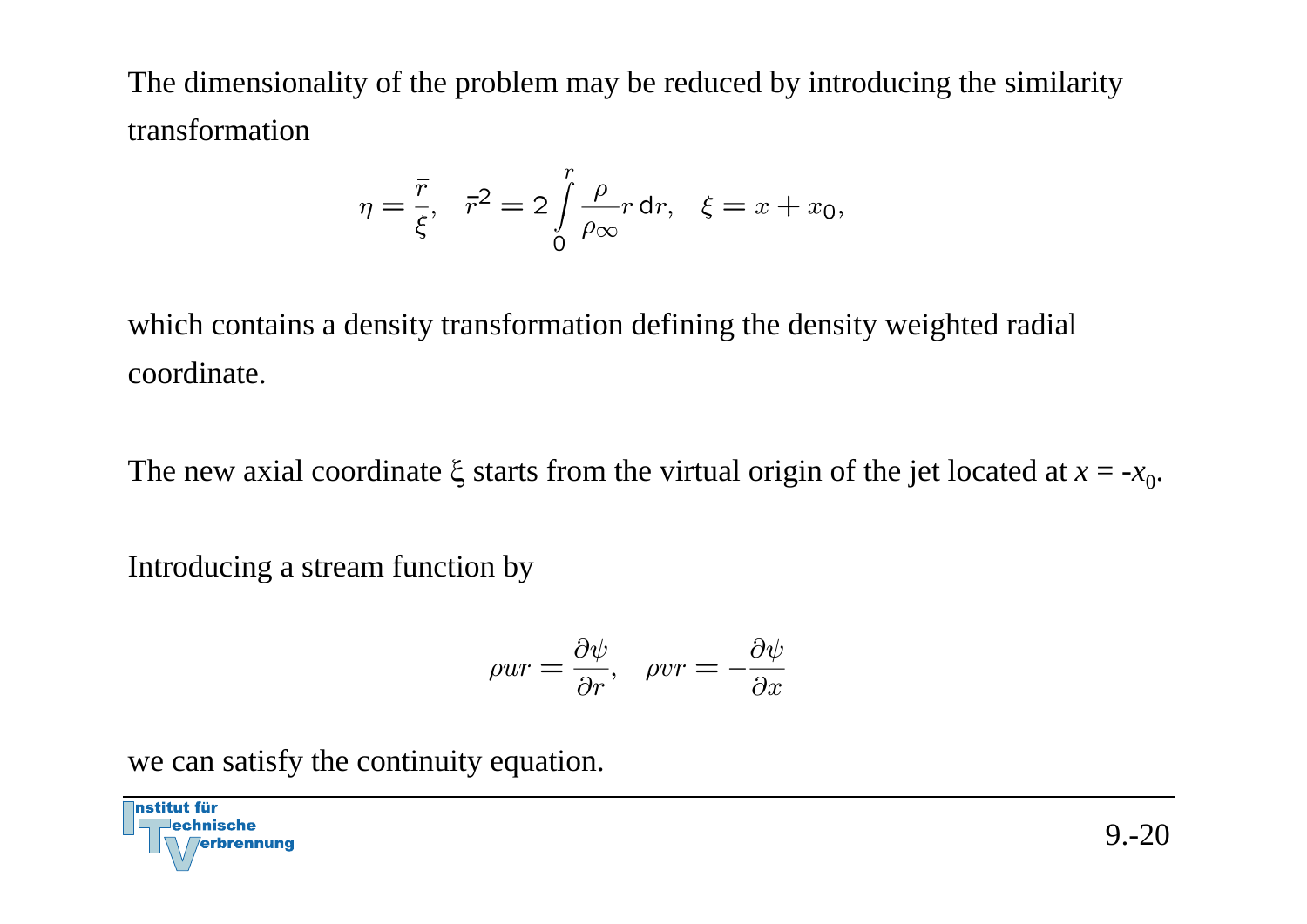The convective terms in the momentum equation and in the equation for the mixture fraction may be expressed using the transformation rules

$$
\frac{\partial}{\partial x} = \frac{\partial}{\partial \xi} + \frac{\partial \eta}{\partial x} \frac{\partial}{\partial \eta}, \quad \frac{\partial}{\partial r} = \frac{\partial \eta}{\partial r} \frac{\partial}{\partial \eta}
$$

which leads to

$$
\rho u r \frac{\partial}{\partial x} + \rho v r \frac{\partial}{\partial r} = \frac{\partial \eta}{\partial r} \left( \frac{\partial \psi}{\partial \eta} \frac{\partial}{\partial \xi} - \frac{\partial \psi}{\partial \xi} \frac{\partial}{\partial \eta} \right)
$$

For the diffusive terms one obtains

$$
\frac{\partial}{\partial r} \left( \mu r \frac{\partial}{\partial r} \right) = \mu_{\infty} \frac{\partial \eta}{\partial r} \frac{\partial}{\partial \eta} \left( C \eta \frac{\partial}{\partial \eta} \right)
$$

Chapman-Rubesin-parameter

$$
C = \frac{\rho \mu r^2}{2\mu_{\infty} \int\limits_{0}^{r} \rho r dr}
$$

For constant density with  $\mu = \mu_{\infty}$  one obtains  $C = 1$ .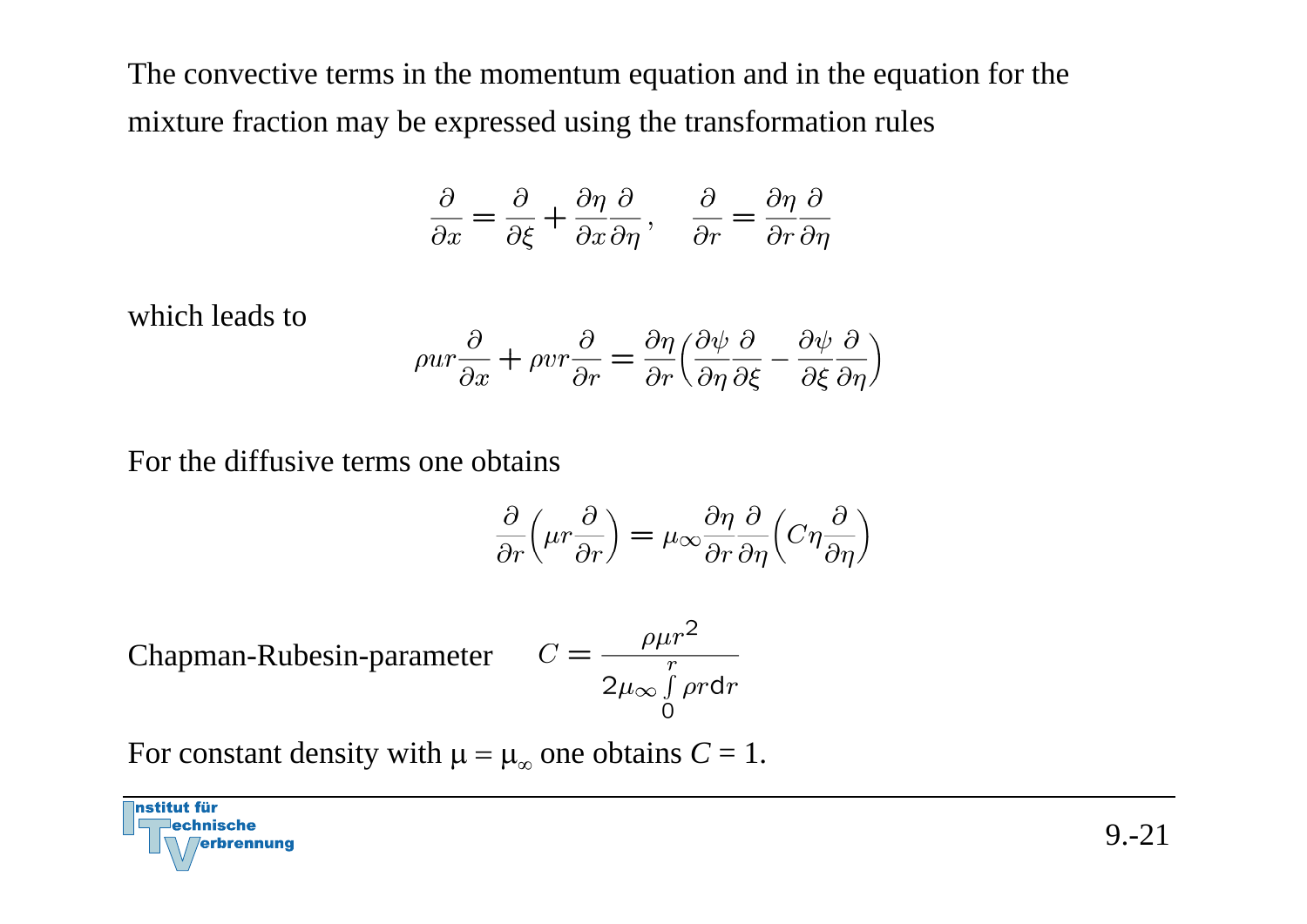The axial and radial velocity components may now be expressed in terms of the nondimensional stream function *F* ( ξ,η) defined by

 $\psi = \mu_{\infty} \xi F(\xi, \eta)$ 

as

$$
u = \frac{\frac{\partial F}{\partial \eta}}{\eta} \frac{\mu_{\infty}}{\rho_{\infty} \xi}, \quad \rho v r = -\mu_{\infty} (\xi \frac{\partial F}{\partial \xi} + F - \frac{\partial F}{\partial \eta} \eta)
$$

For the mixture fraction the ansatz

$$
Z = Z_{CL}(\xi) \,\omega(\eta)
$$

is introduced, where  $Z_{CL}$  stands for the mixture fraction on the centerline.

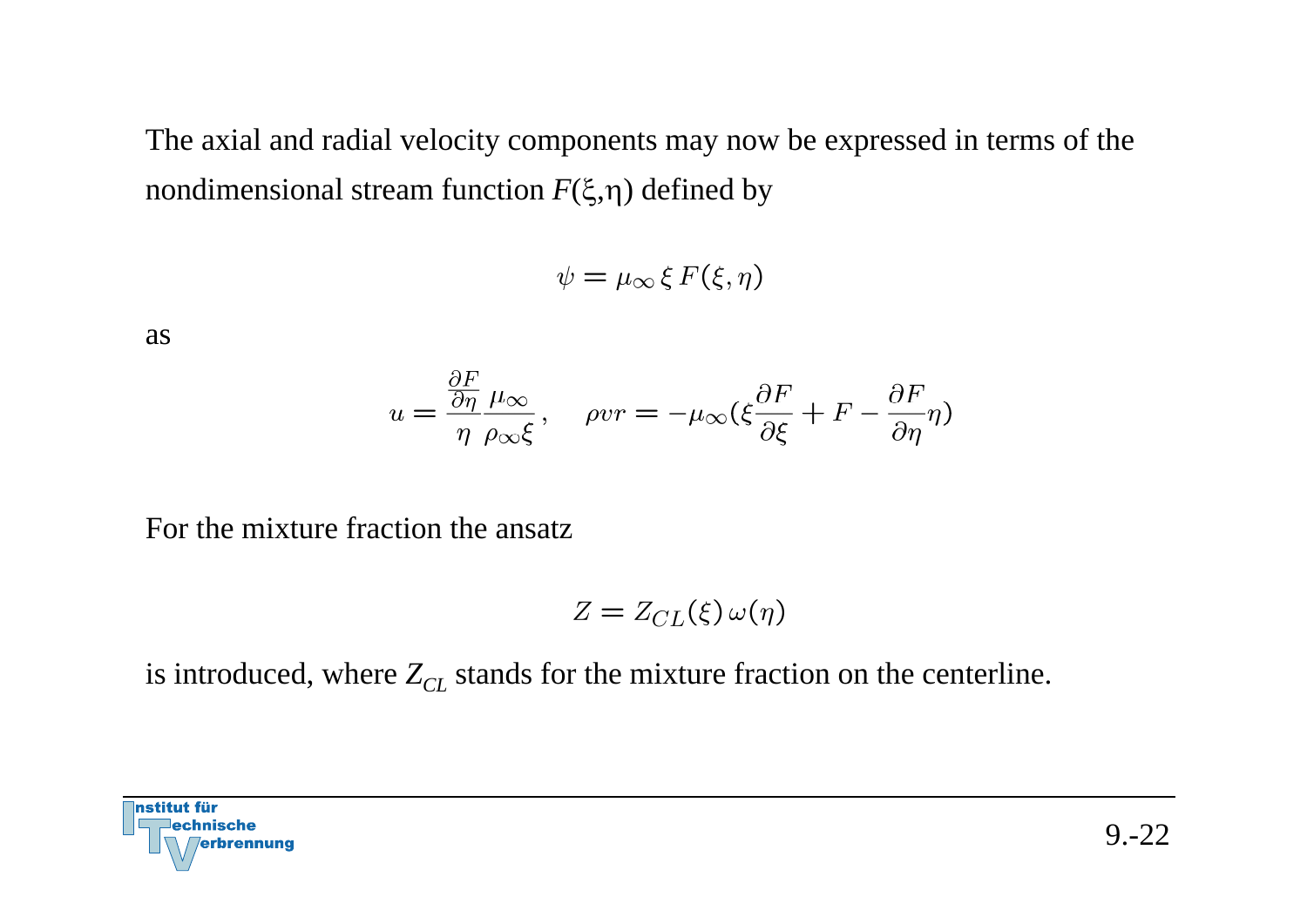For a jet into still air a similarity solution exists if the nondimensional stream function *F* and Chapman Rubesin parameter *C* are no function of ξ.

Then one obtains the ordinary differential equations, valid in the similarity region of the jet:

$$
-\frac{d}{d\eta} \left(\frac{F dF}{\eta d\eta}\right) = \frac{d}{d\eta} \left(C\eta \frac{d}{d\eta} \left(\frac{1}{\eta} \frac{dF}{d\eta}\right)\right)
$$

$$
-\frac{d}{d\eta}(F\omega) = \frac{d}{d\eta} \left(\frac{C}{Sc}\eta \frac{d\omega}{d\eta}\right).
$$

To derive an analytical solution we must assume that *C* is a constant in the entire jet. The solution is:

$$
F(\eta) = \frac{C(\gamma \eta)^2}{1 + (\gamma \eta/2)^2}, \quad \omega(\eta) = \left(\frac{1}{1 + (\gamma \eta/2)^2}\right)^{2 \text{Sc}}
$$

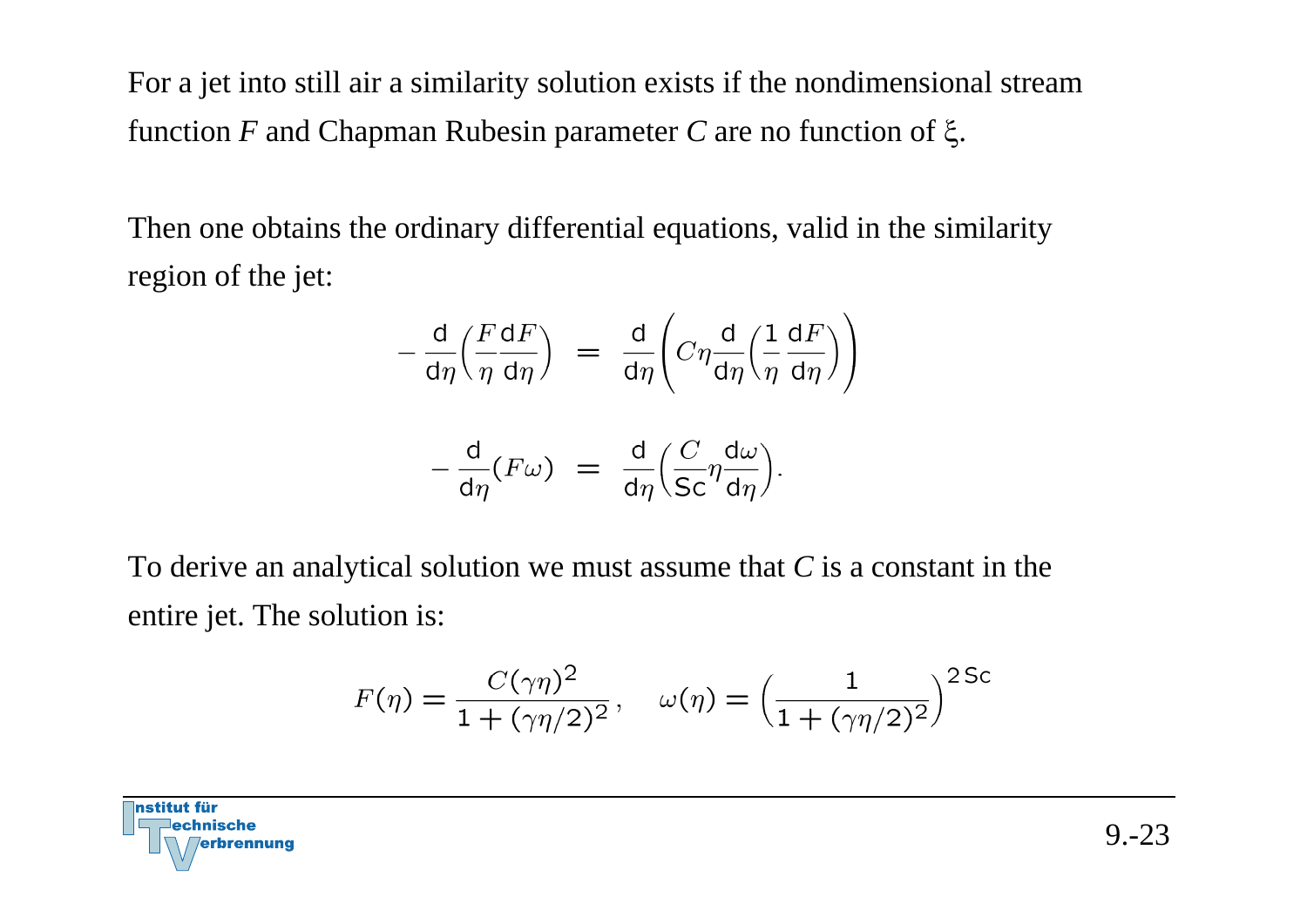The axial velocity profile then is obtained from

$$
u = \frac{\frac{\mathrm{d}F}{\mathrm{d}\eta}}{\eta} \frac{\mu_{\infty}}{\rho_{\infty} \xi}
$$

as

$$
u = \frac{2C\gamma^2 \nu}{\xi} \left(\frac{1}{1 + (\gamma \eta/2)^2}\right)^2
$$

with the jet spreading parameter

$$
\gamma^2 = \frac{3 \cdot \text{Re}^2}{64} \frac{\rho_0}{\rho_\infty C^2}
$$

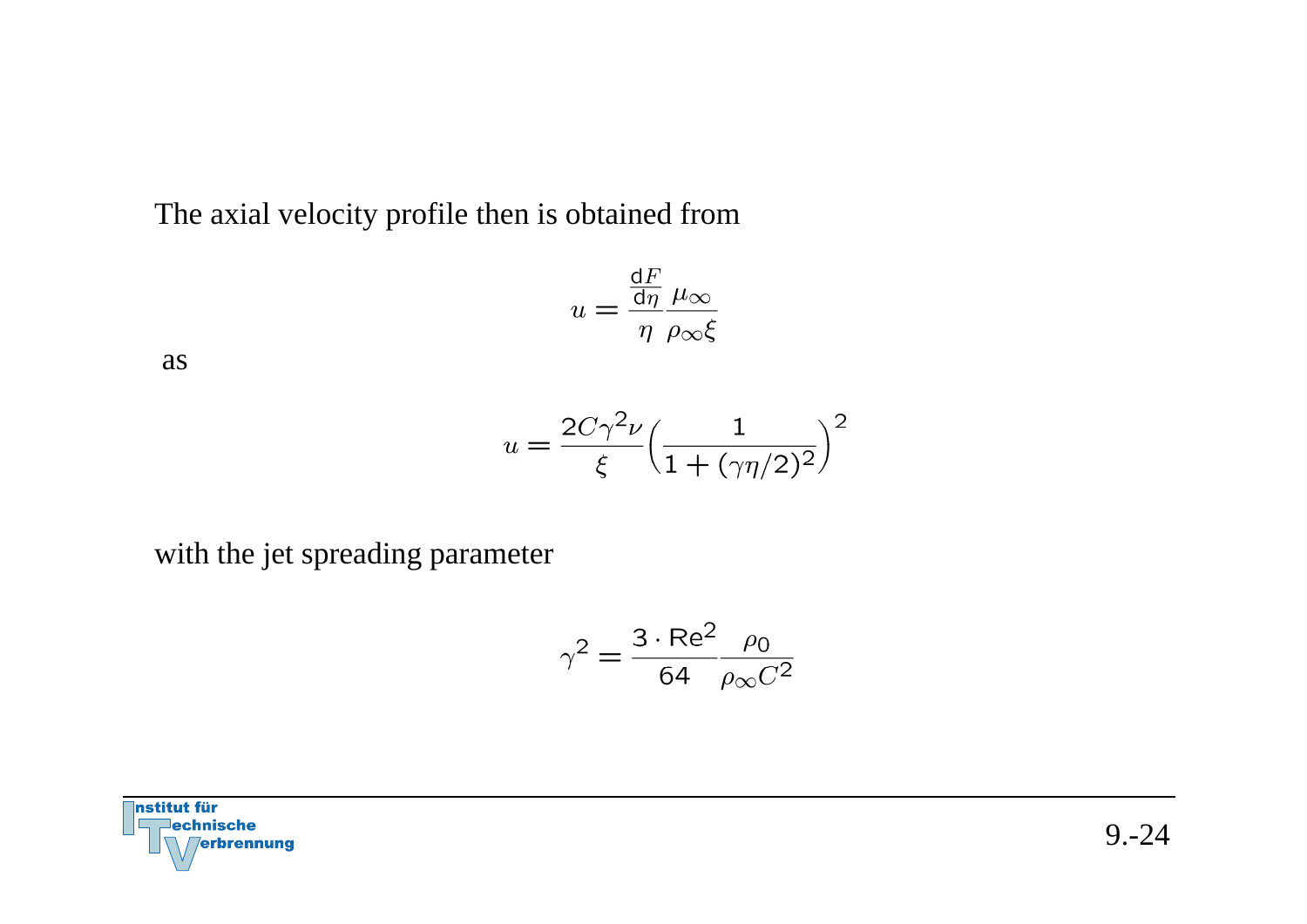The jet spreading parameter

$$
\gamma^2 = \frac{3 \cdot \text{Re}^2}{64} \frac{\rho_0}{\rho_\infty C^2}
$$

is obtained from the requirement of integral momentum conservation along the axial direction:

$$
\int_{0}^{\infty} \rho u^2 r dr = \rho_0 u_0^2 d^2 / 8
$$

Here  $\rho_0$  is the density of the fuel and  $\text{Re} = \rho_\infty u_0 d / \mu_\infty$  is the Reynolds number.

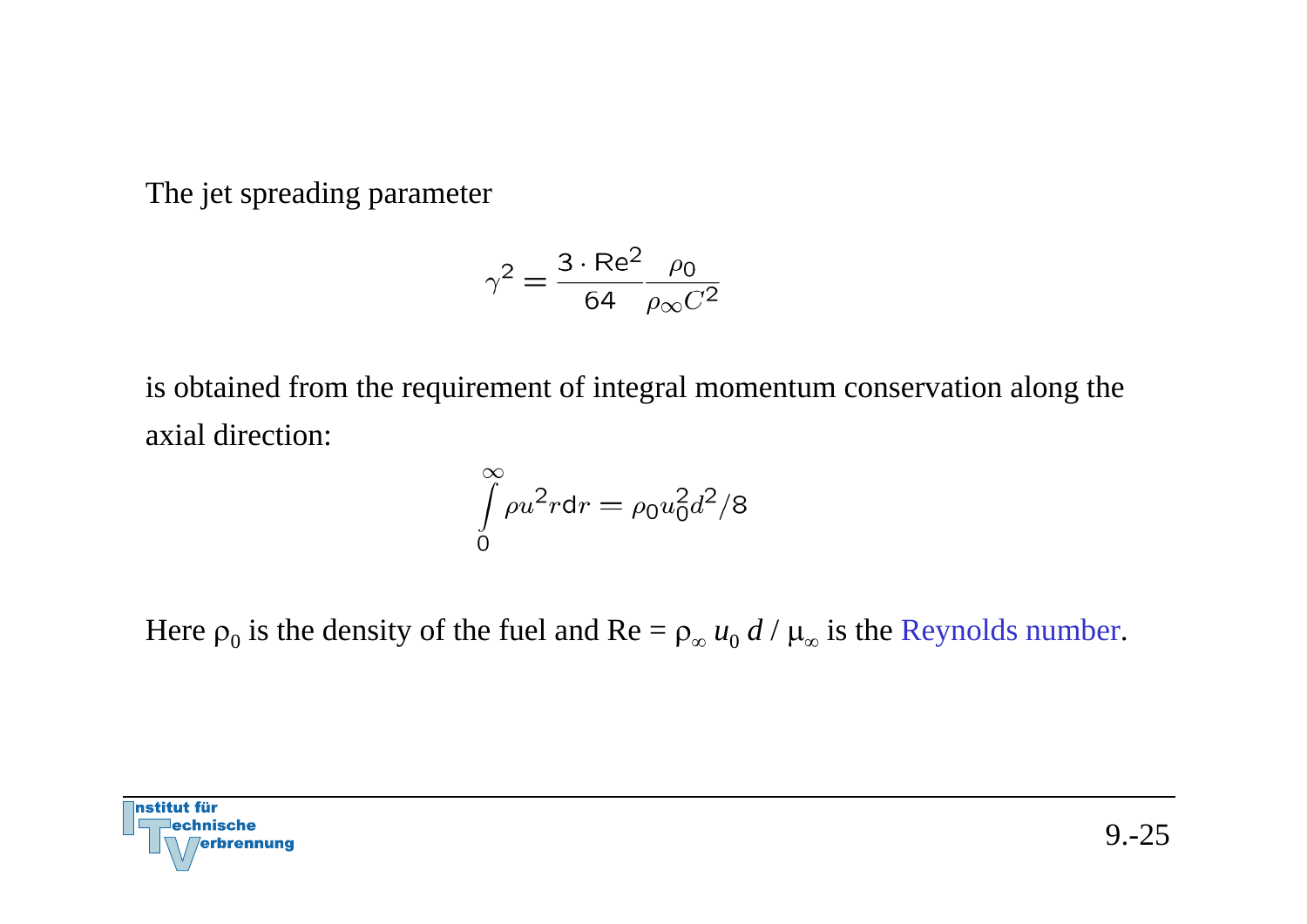Similarly, conservation of the mixture fraction integral across the jet yields the mixture fraction on the centerline

$$
Z_{CL} = \frac{\text{Re}(1 + 2\text{Sc})}{32} \frac{\rho_0}{\rho_\infty C} \frac{d}{\xi}
$$

such that the mixture fraction profile is given by

$$
Z = \frac{(1+2\text{Sc})d\text{Re}}{\xi} \frac{\rho_0}{32 \rho_{\infty} C} \left(\frac{1}{1+(\gamma\eta/2)^2}\right)^{2\text{Sc}}
$$

From this equation the flame length L can be calculated by setting  $Z = Z_{st}$  at  $x = L$ ,  $r = 0$ :  $\frac{L+x_0}{d} = \frac{(1+2\mathsf{Sc})\rho_0 u_0 d}{32 \cdot Z_{st} \rho_\infty C \nu}$ 

This shows that the flame length of a laminar round jet increases linearly with increasing exit velocity  $u_0$ .

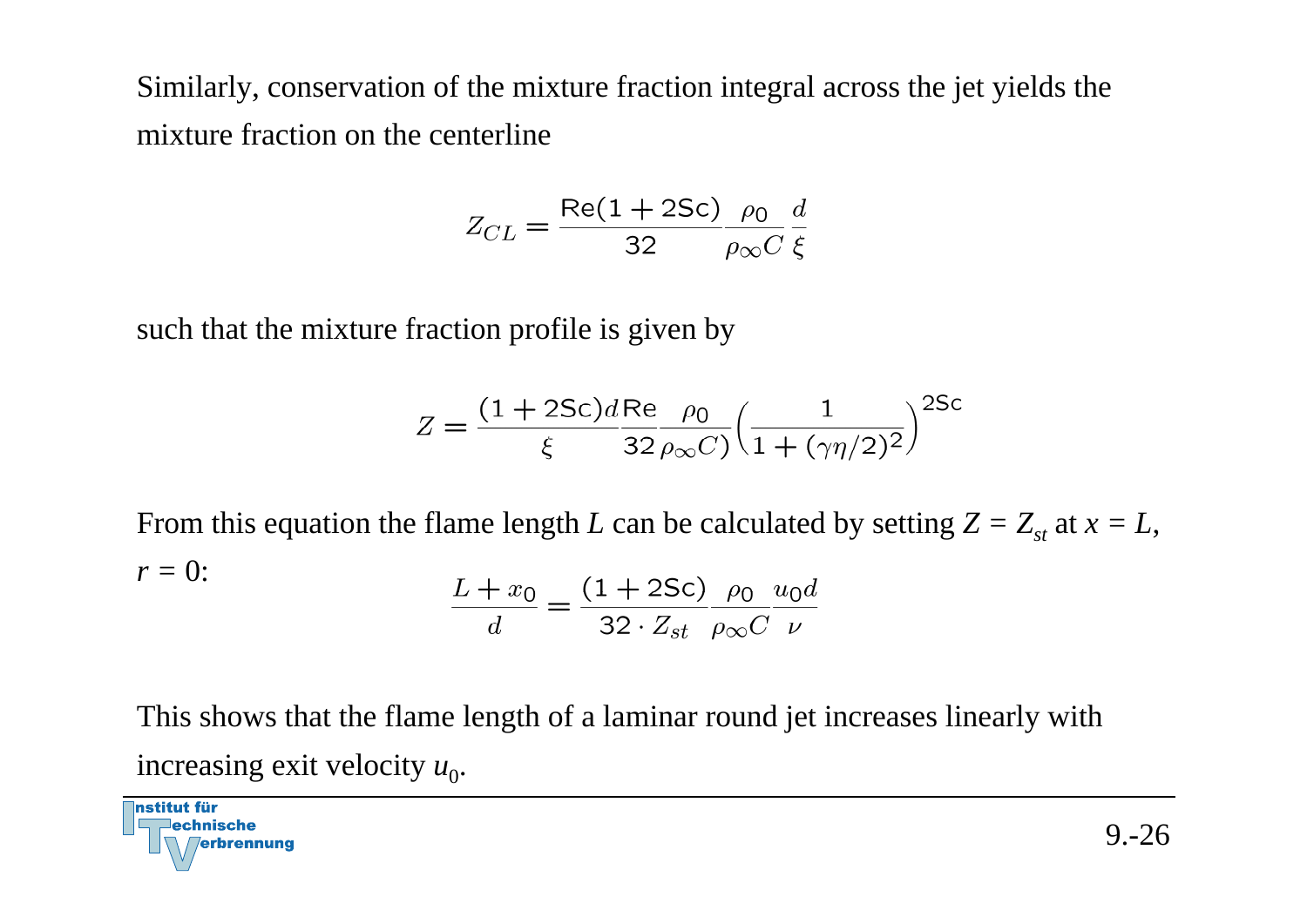### **Single Droplet Combustion**

In many practical applications liquid fuel is injected into the combustion chamber resulting in a fuel spray.

By the combined action of aerodynamical shear, strain, and surface tension the liquid spray will decompose into a large number of single droplets of different diameters.

The fuel will then evaporate and a non-homogeneous fuel air mixture will be formed in the flow field surrounding the droplets.

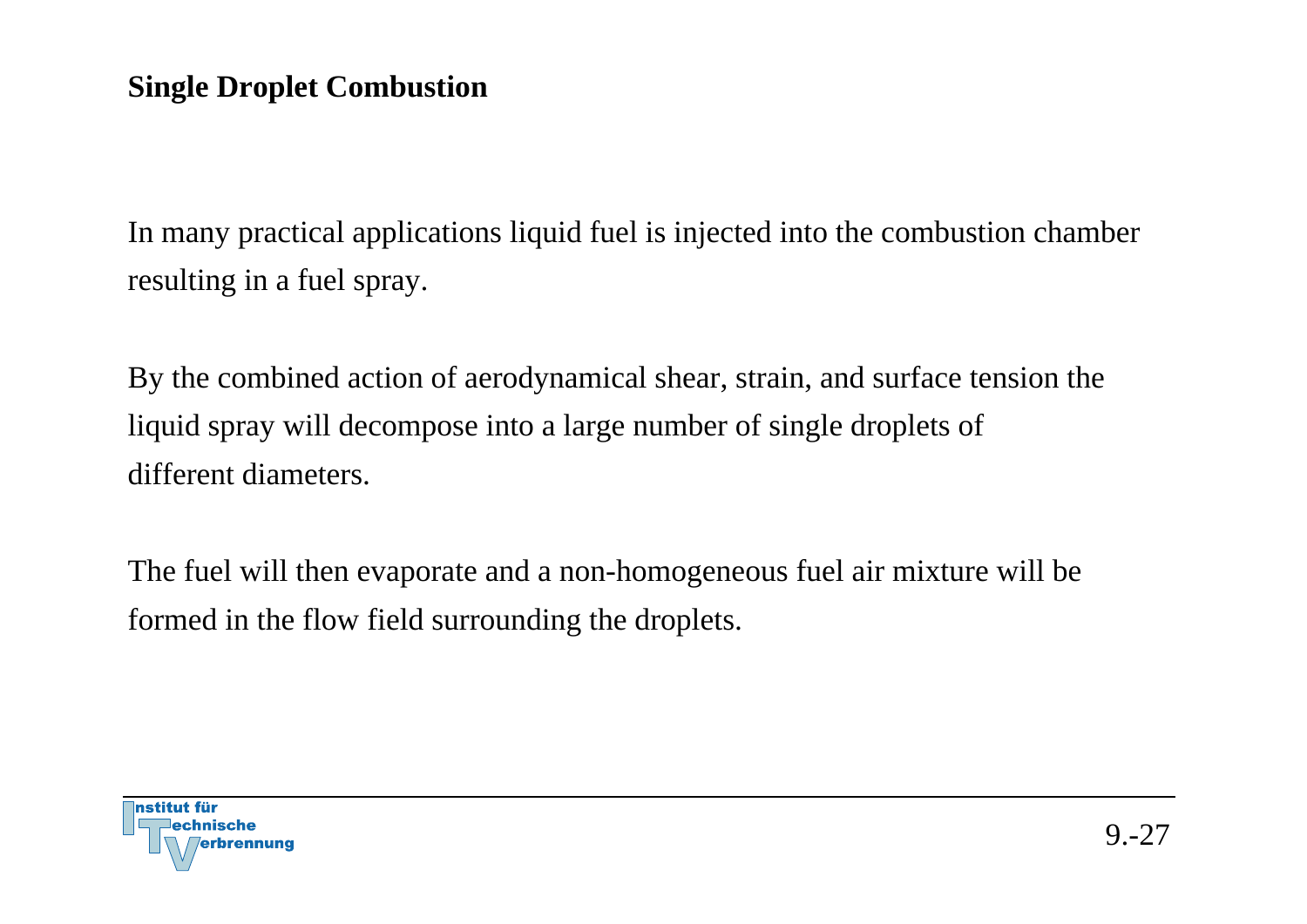When the spray is ignited, the droplets will burn either as a cloud surrounded by a enveloping flame or as single droplets, each being surrounded by its own diffusion flame.

The former will the case if the fuel air mixture between different droplets is fuel rich such that the surface of stoichiometric mixture will surround the droplet cloud.

We will consider here the latter case, where the surface of stoichiometric mixture surrounds the single droplet.

We will furthermore consider very small droplets which follow the flow very closely and assume that the velocity difference between the droplet and the surrounding fuel is zero.

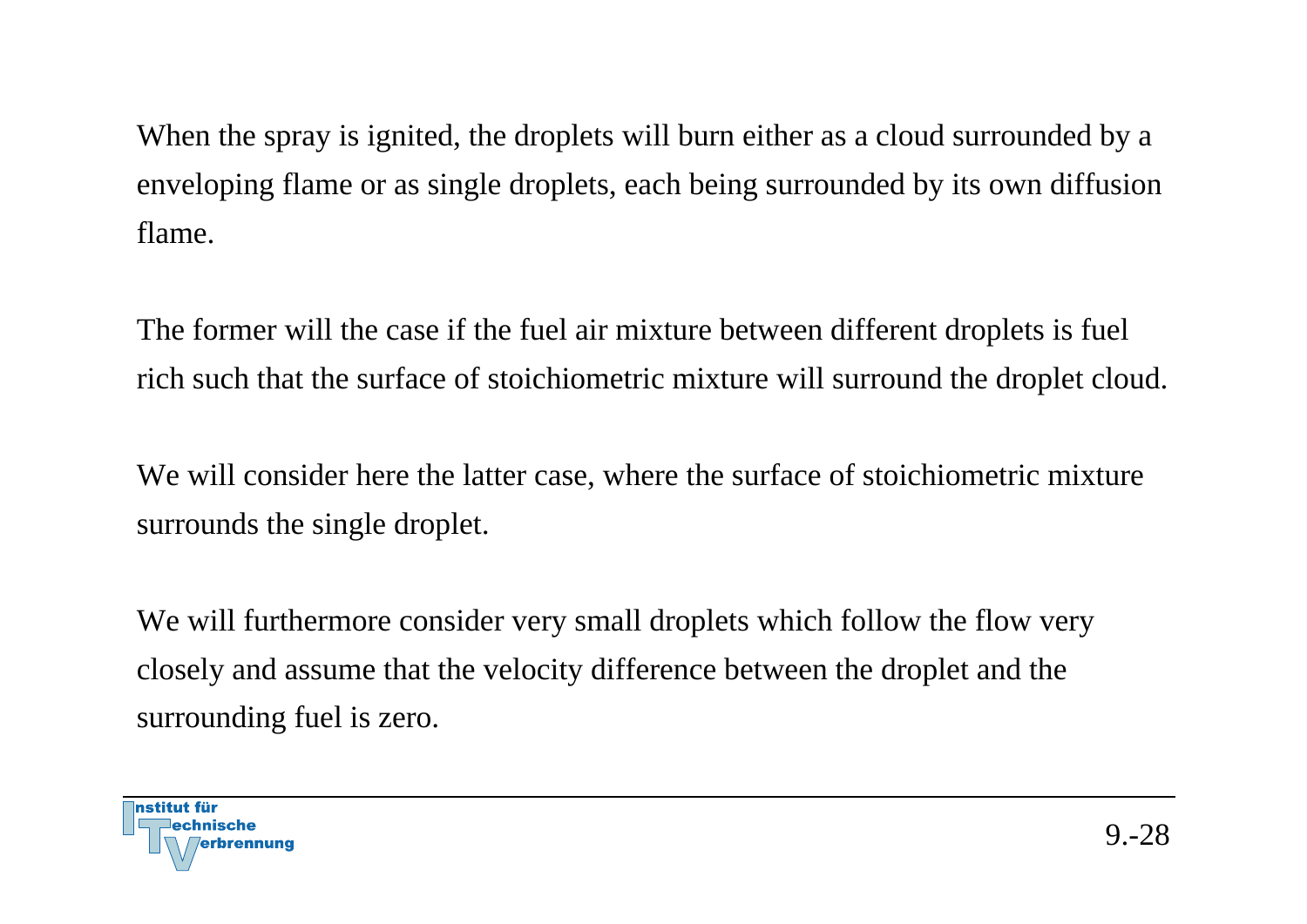Therefore we may consider the case of a spherically symmetric droplet in a quiescent surrounding.

We assume the evaporation and combustion process as quasi-steady and can therefore use the steady state

continuity

\n
$$
\frac{d}{dr}(r^2 \rho v) = 0
$$
\nmixture fraction

\n
$$
\rho v \frac{dZ}{dr} = \frac{1}{r^2} \frac{d}{dr} \left( r^2 \rho D \frac{dZ}{dr} \right)
$$
\ntemperature

\n
$$
\rho v \frac{dT}{dr} = \frac{1}{r^2} \frac{d}{dr} \left( r^2 \frac{\lambda}{c_p} \frac{dT}{dr} \right) + \frac{Q}{c_p} \omega
$$

In these equations 
$$
r
$$
 is the radial coordinate, and  $v$  is the flow velocity in radial direction.

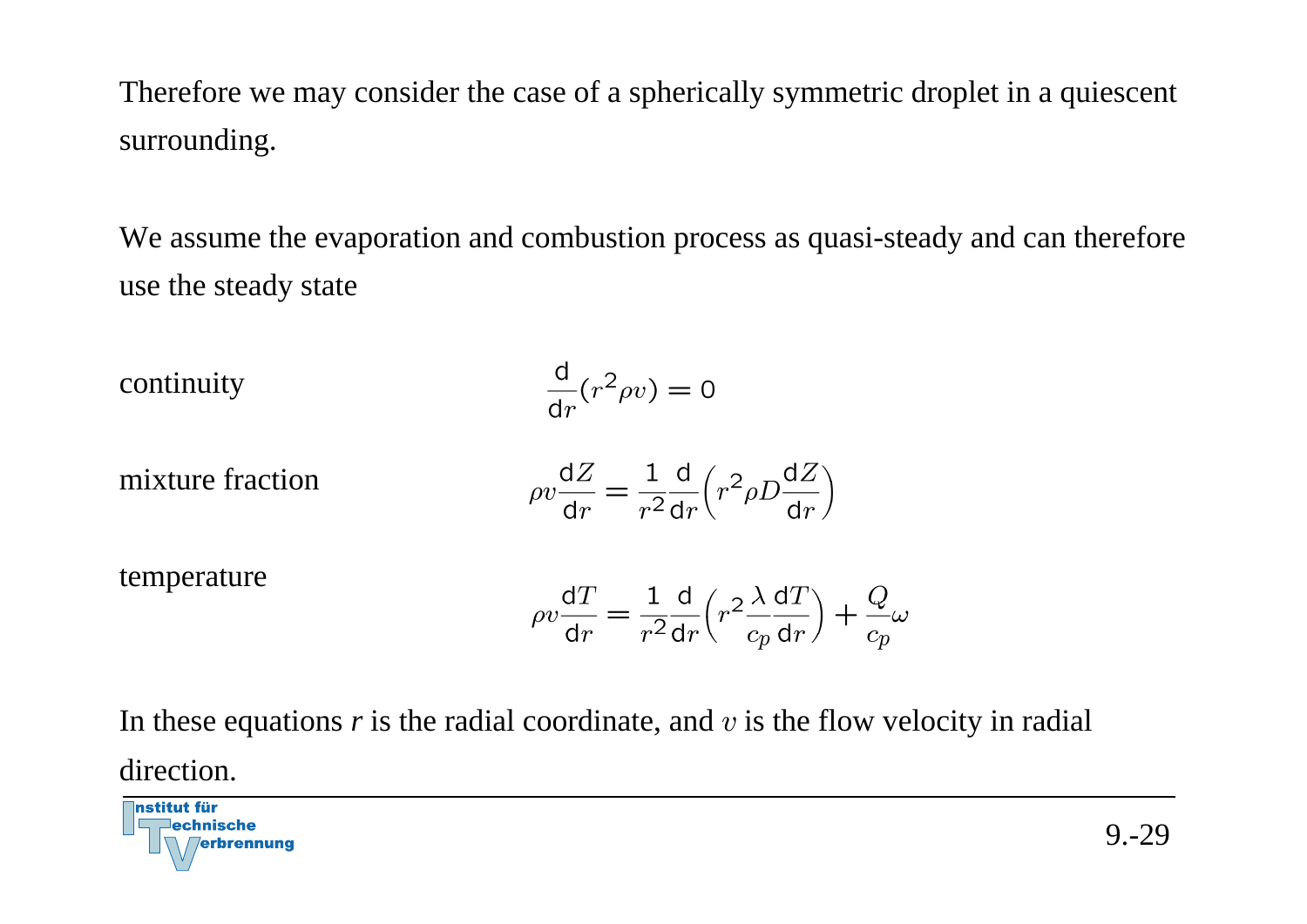Here again Le = 1 leading to  $\lambda = \rho c_p D$  and a one step reaction with fast chemistry will be assumed.

The reaction rate  $\omega$  is then a  $\delta$ -function at the flame surface located at  $Z = Z_{st}$ .

Expected temperature and mixture fraction profiles



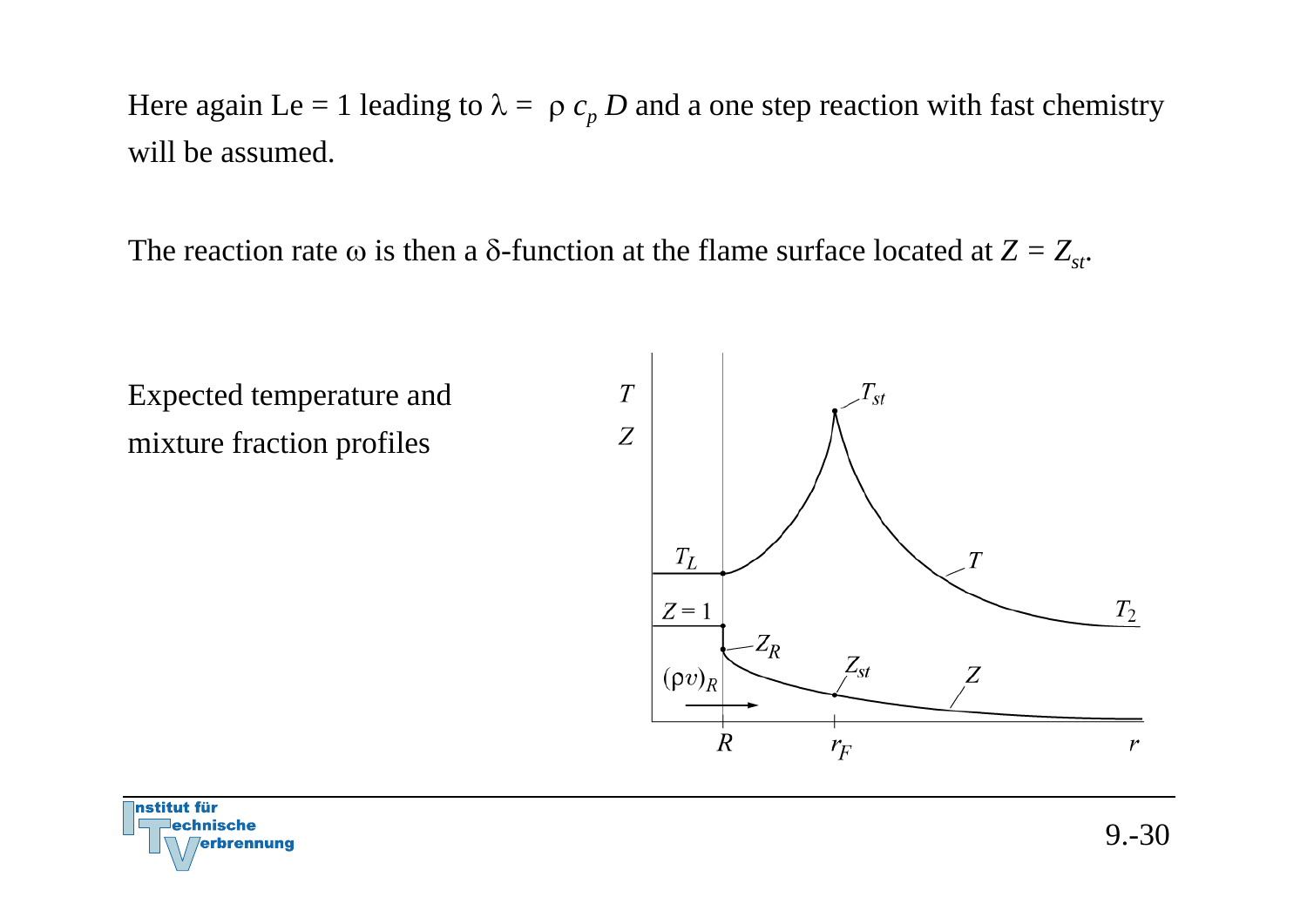The boundary conditions at the droplet surface  $r = R$  are obtained by integrating the balance equations once in radial direction.

Since temperature and concentration gradients within the droplet are assumed negligible, the convective flux through the surface equals the diffusive flux in the gas phase at the droplet surface.

The convective heat flux through the boundary involves a change of enthalpy, namely the enthalpy of evaporation  $h<sub>L</sub>$ .

Therefore 
$$
r = R: \lambda \frac{dT}{dr}|_R = (\rho v)_R h_L
$$

Here  $(\rho v)_R$  is the convective mass flux through the surface.

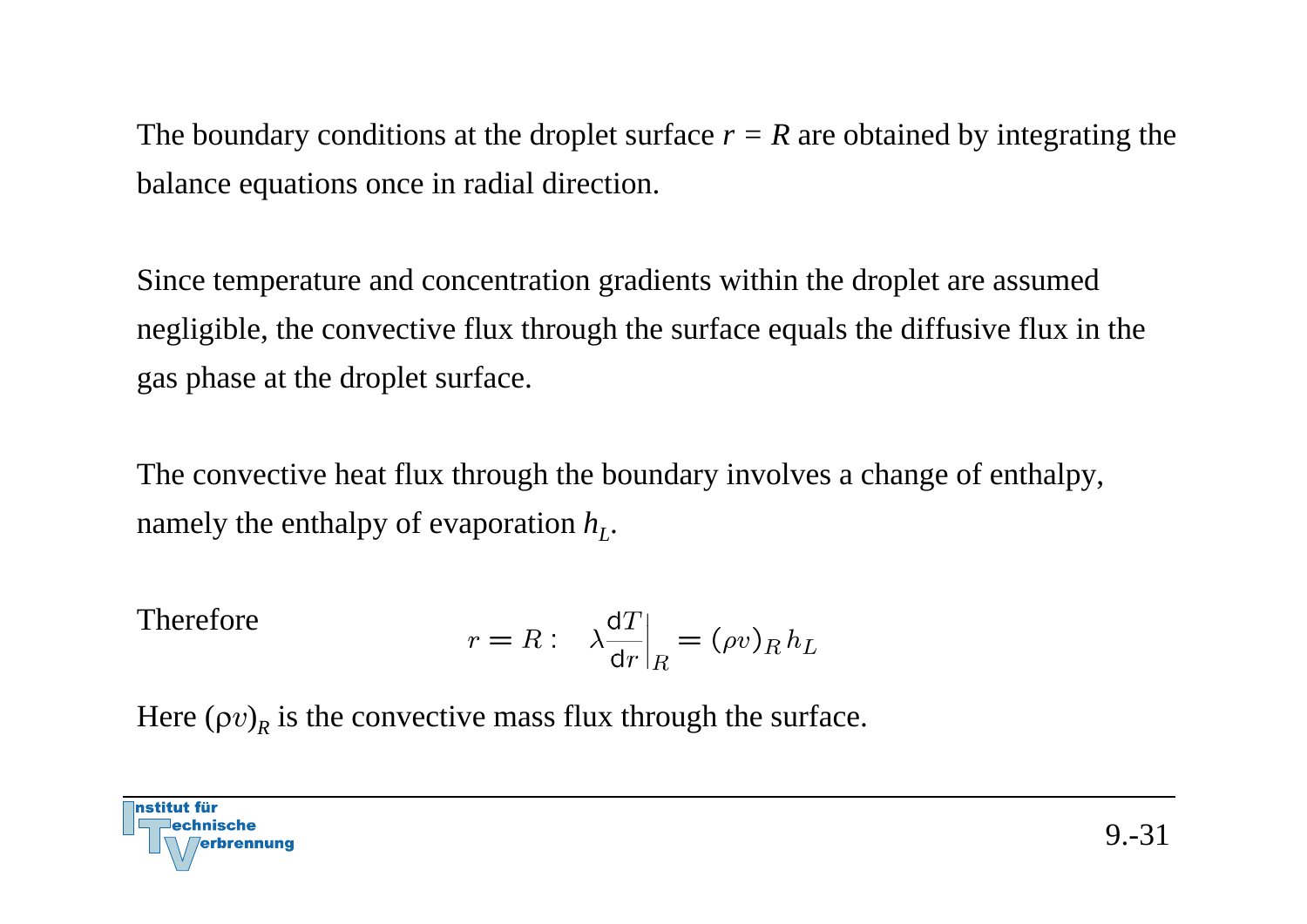The mixture fraction of the convective flux involves the difference between the mixture fraction within the droplet, which is unity by definition, and that in the gas phase at the droplet surface, where  $Z = Z_R$ .

This leads to

$$
r = R: \left. \rho D \frac{\mathrm{d}Z}{\mathrm{d}r} \right|_R = (\rho v)_R (Z_R - 1)
$$

The boundary conditions in the surrounding air are

$$
r \to \infty: \quad T = T_2, \quad Z = 0
$$

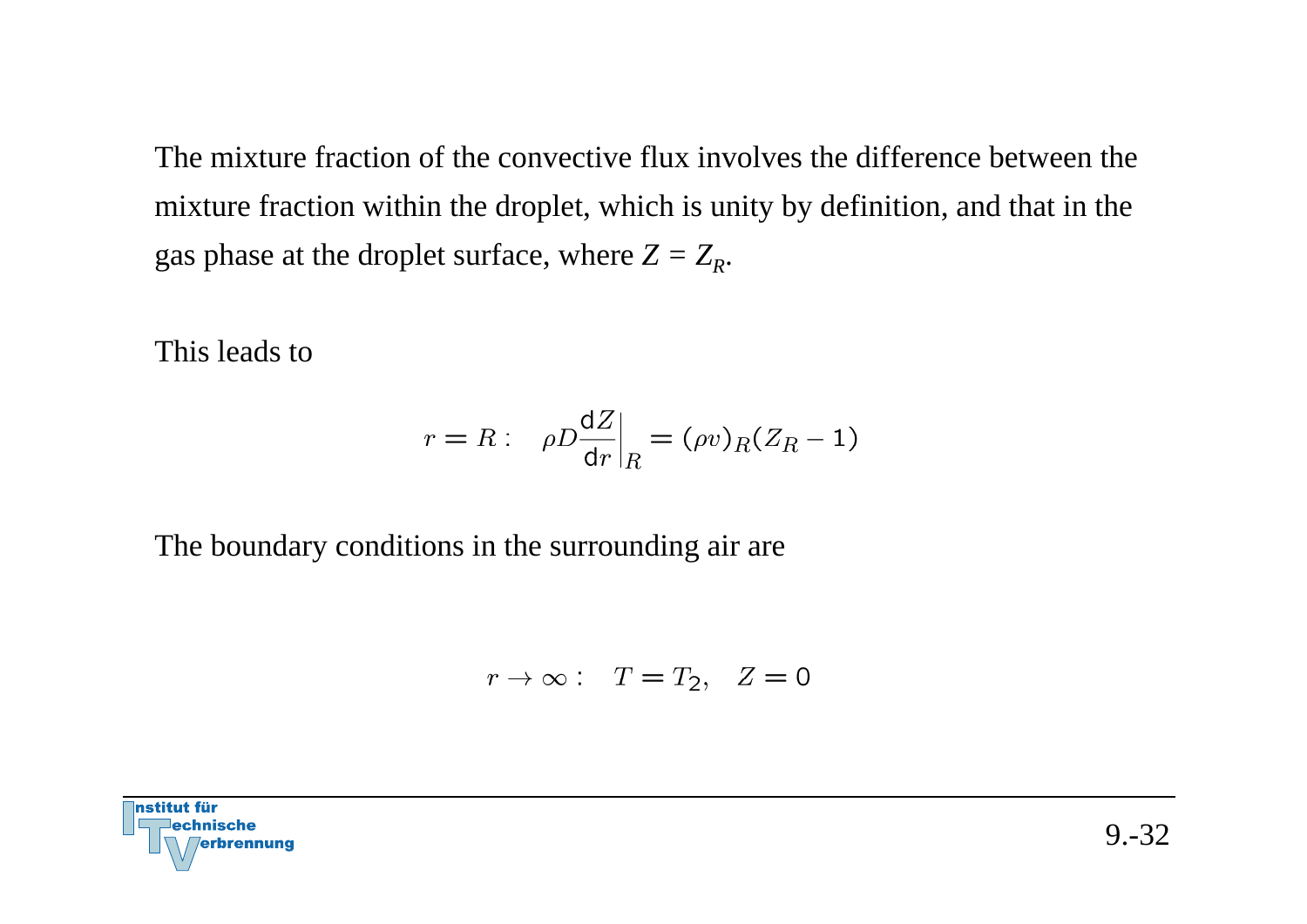In addition, we assume that the temperature *T* at the droplet surface is equal to the boiling temperature of the liquid  $T = T_L$ .

Then the temperature equation must satisfy three boundary conditions.

This leads to an eigenvalue problem for the mass burning rate

$$
\dot{m} = 4\pi R^2 (\rho v)_R
$$

of the droplet which thereby can be determined.

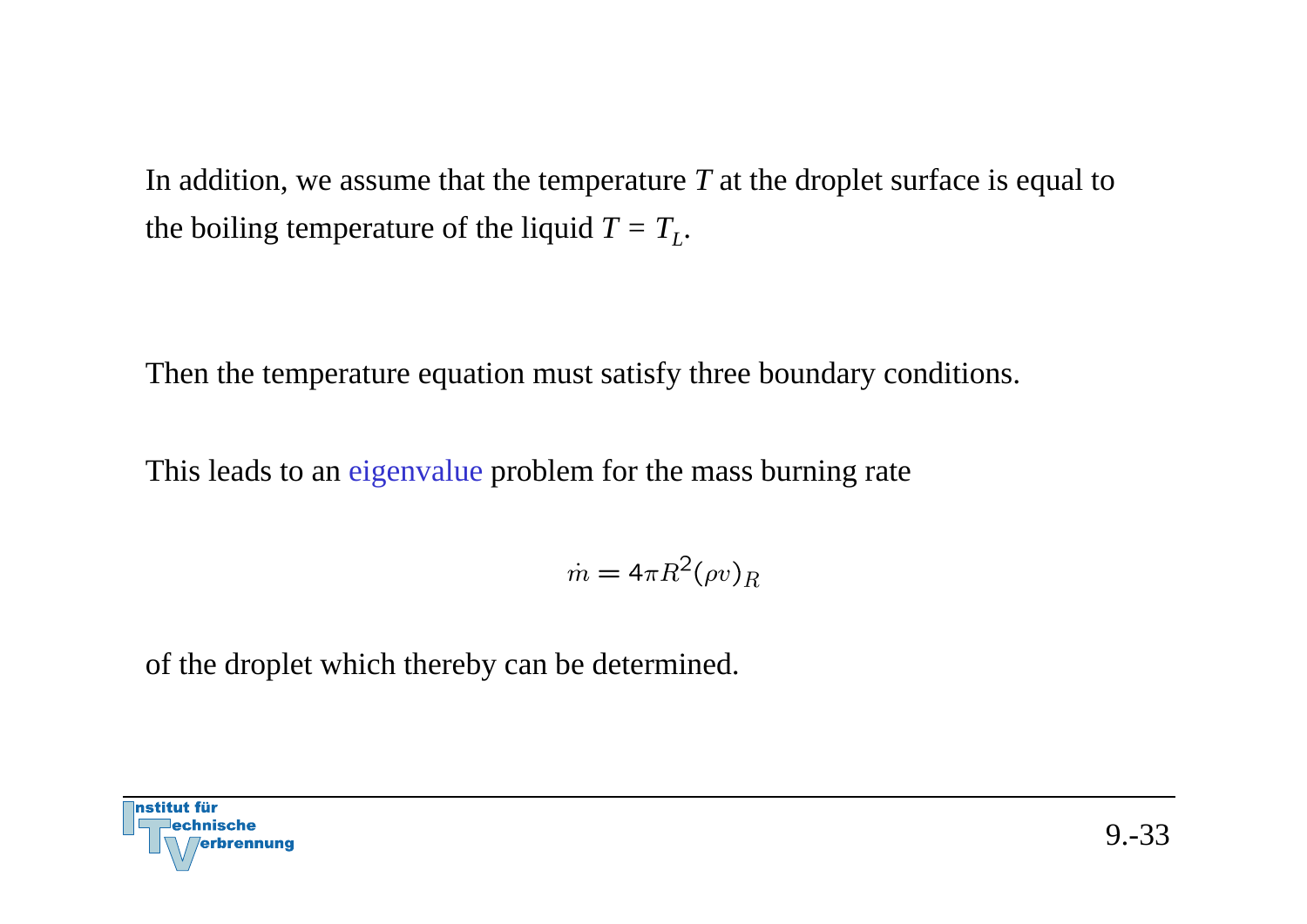Integration of the continuity equation leads to

$$
\rho v r^2 = R^2 (\rho v)_R
$$

We will now introduce the nondimensional coordinate

$$
\eta = \int\limits_r^\infty \frac{v}{D} \exp(-\zeta) \mathrm{d}r
$$

where

$$
\zeta = \int\limits_r^\infty \frac{v}{D} dr = \frac{\dot{m}}{4\pi} \int\limits_r^\infty (\rho D r^2)^{-1} dr
$$

Between η and ζ there is the relation

$$
\frac{d\eta}{d\zeta} = \frac{d\eta/dr}{d\zeta/dr} = \exp(-\zeta)
$$

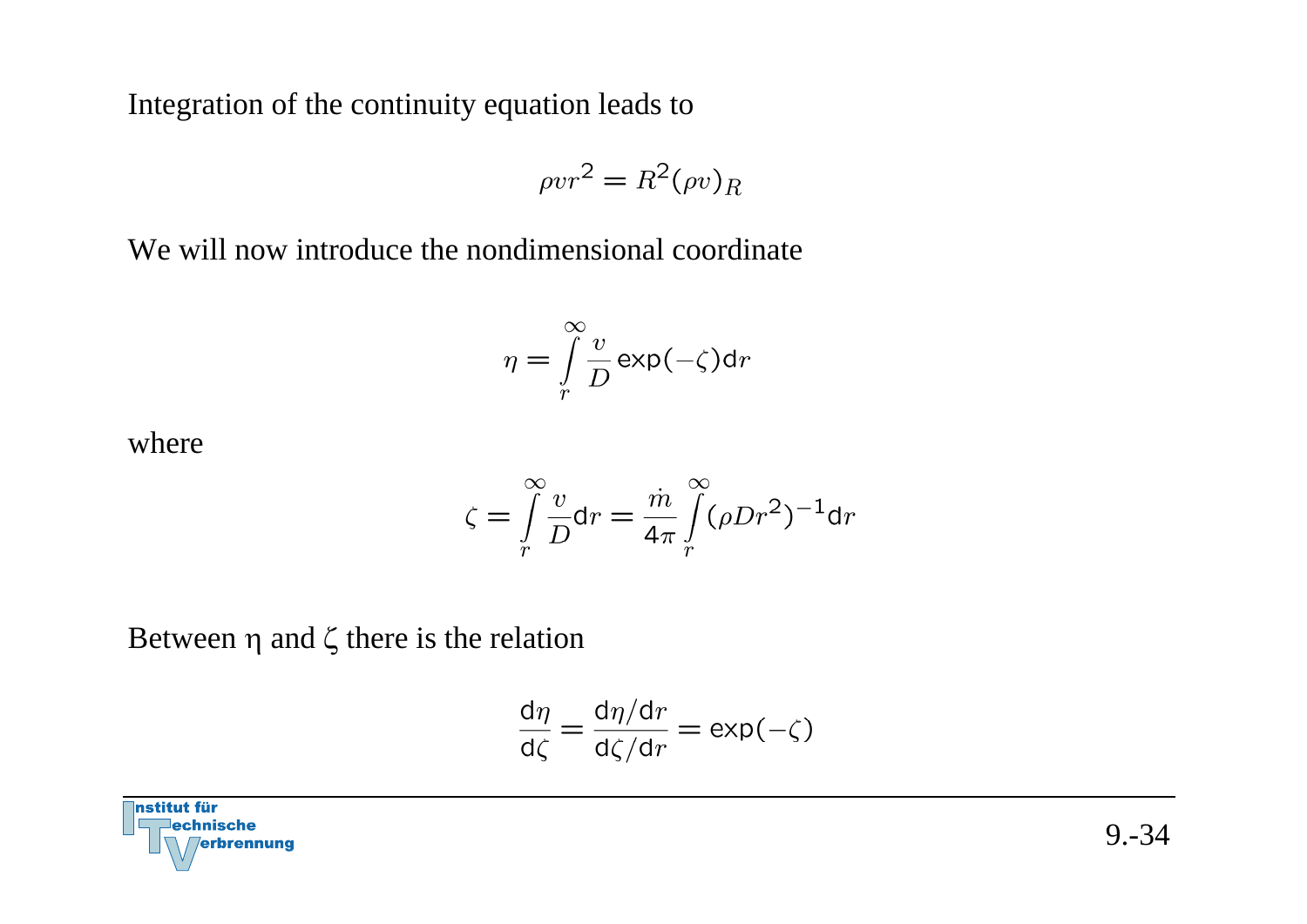$$
\frac{d\eta}{d\zeta} = \frac{d\eta/dr}{d\zeta/dr} = \exp(-\zeta)
$$

may be integrated with the boundary conditions at  $r \to \infty$ :  $\zeta = 0$ ,  $\eta = 0$  to yield

$$
\eta = 1 - \exp(-\zeta)
$$

and at *r = R*

$$
\eta_R = 1 - \exp(-\zeta_R).
$$

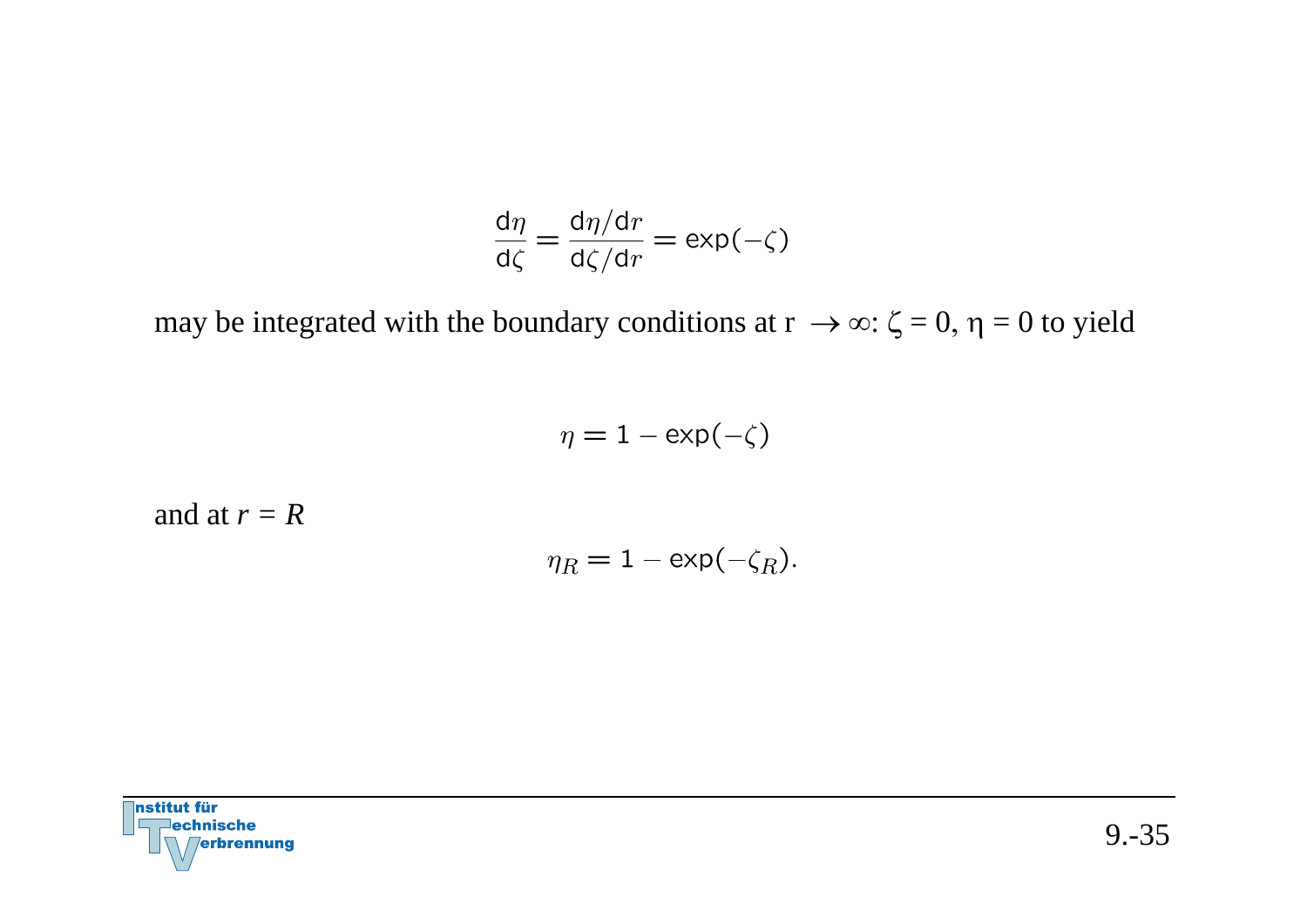Transformation of

$$
\rho v \frac{\mathrm{d}Z}{\mathrm{d}r} = \frac{1}{r^2} \frac{\mathrm{d}}{\mathrm{d}r} \Big( r^2 \rho D \frac{\mathrm{d}Z}{\mathrm{d}r} \Big) \;, \qquad \rho v \frac{\mathrm{d}T}{\mathrm{d}r} = \frac{1}{r^2} \frac{\mathrm{d}}{\mathrm{d}r} \Big( r^2 \frac{\lambda}{c_p} \frac{\mathrm{d}T}{\mathrm{d}r} \Big) + \frac{Q}{c_p} \omega
$$

with their boundary conditions leads to

$$
\frac{\mathrm{d}^2 Z}{\mathrm{d}\eta^2} = 0
$$

$$
\eta = \eta_R: \qquad (\eta_R - 1)\frac{dZ}{d\eta} = Z_R - 1
$$

$$
\eta \to \infty: \quad Z = 0 \,, \quad \rho D \Big(\frac{d\eta}{dr}\Big)^2 \frac{d^2 T}{d\eta^2} = -\frac{Q}{c_p} \omega
$$

$$
\eta = \eta_R: \qquad (\eta - 1)\frac{\mathrm{d}T}{\mathrm{d}\eta} = \frac{h_L}{c_p}, \ \ T_R = T_L
$$

$$
\eta \to 0 \; : \quad T = T_2
$$

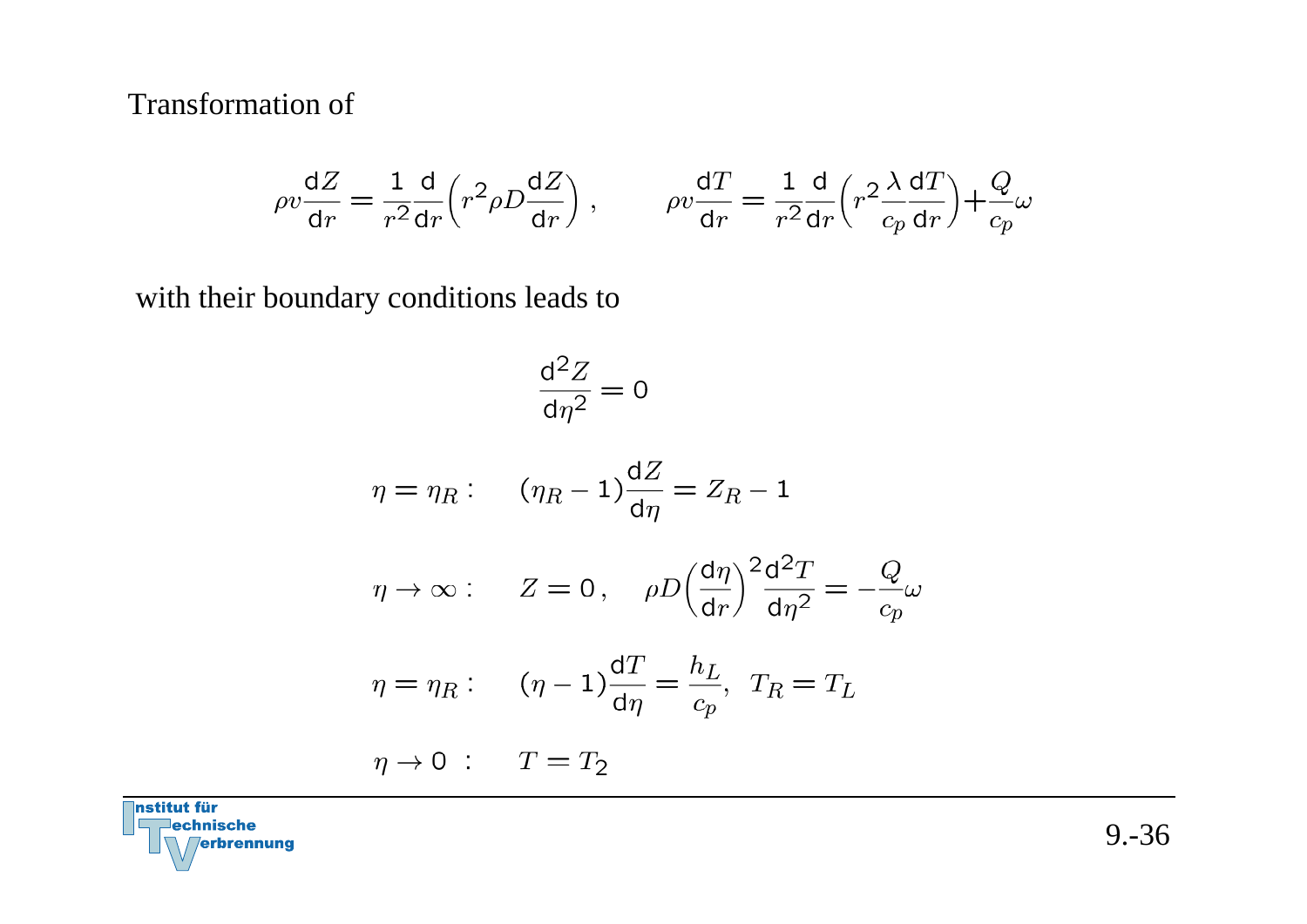The solution of the mixture fraction equation with its boundary condition is readily seen to be

$$
Z=\eta
$$

This and the scalar dissipation rate defined here as

$$
\chi = 2D \left(\frac{dZ}{dr}\right)^2 = 2D \left(\frac{d\eta}{dr}\right)^2
$$

is introduced into the temperature equation.

$$
\rho \frac{\chi}{2} \frac{\mathrm{d}^2 T}{\mathrm{d} Z^2} = -\frac{Q}{c_p} \omega
$$

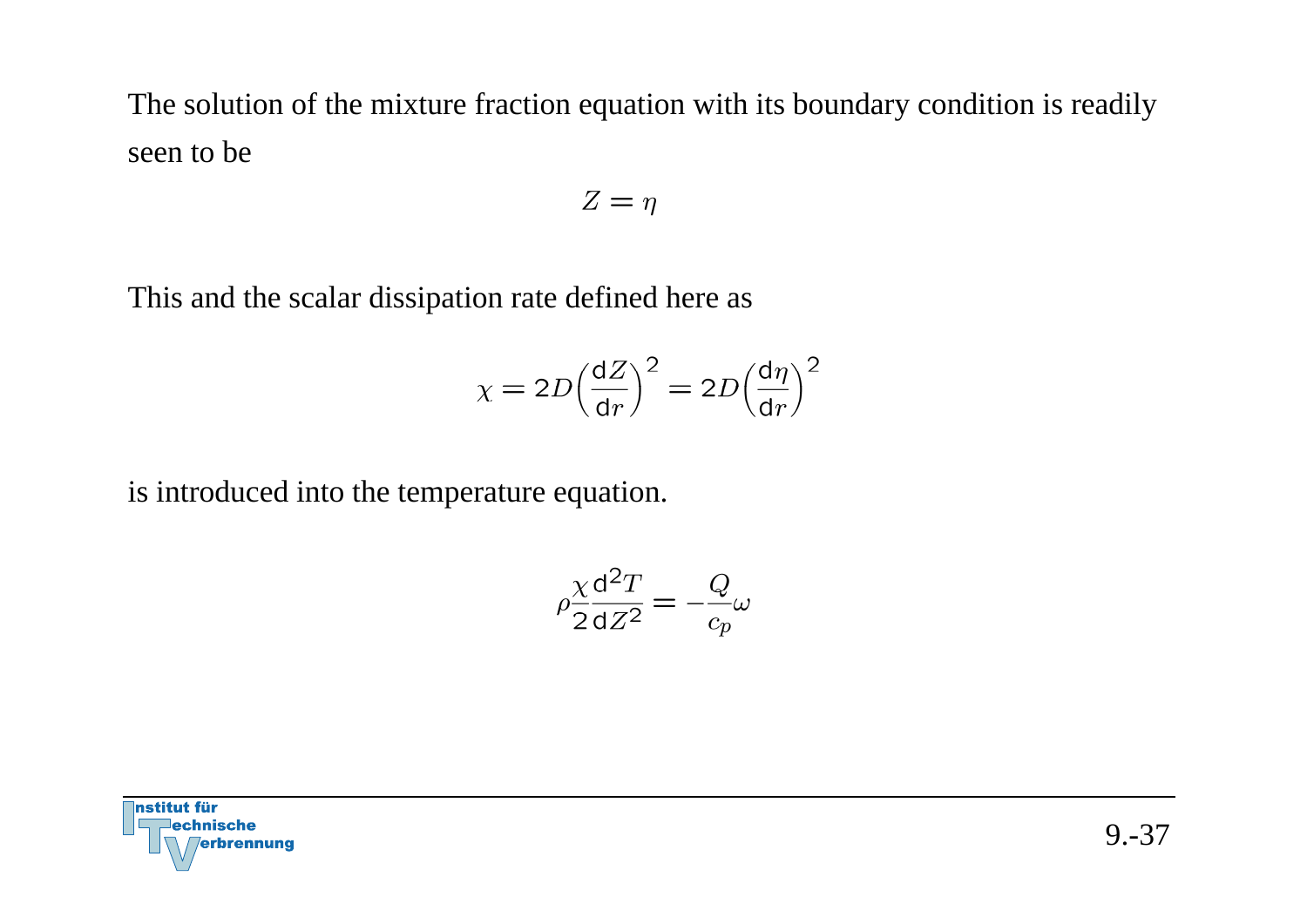This equation

$$
\rho \frac{\chi}{2} \frac{\mathrm{d}^2 T}{\mathrm{d} Z^2} = -\frac{Q}{c_p} \omega
$$

compares to the flamelet equation derived in the previous lecture

$$
\rho \frac{\partial T}{\partial \tau} - \frac{\chi}{2} \frac{\partial^2 T}{\partial Z^2} \approx \sum_{i=1}^k \dot{m}_i \frac{h_i}{c_p} + \frac{\dot{q}_R}{c_p} + \frac{1}{c_p} \frac{\partial p}{\partial t}
$$

if steady state, negligible heat loss, and one-step chemistry are assumed.

 $\rightarrow$  The one-dimensional droplet combustion problem satisfies the laminar flamelet assumptions exactly.

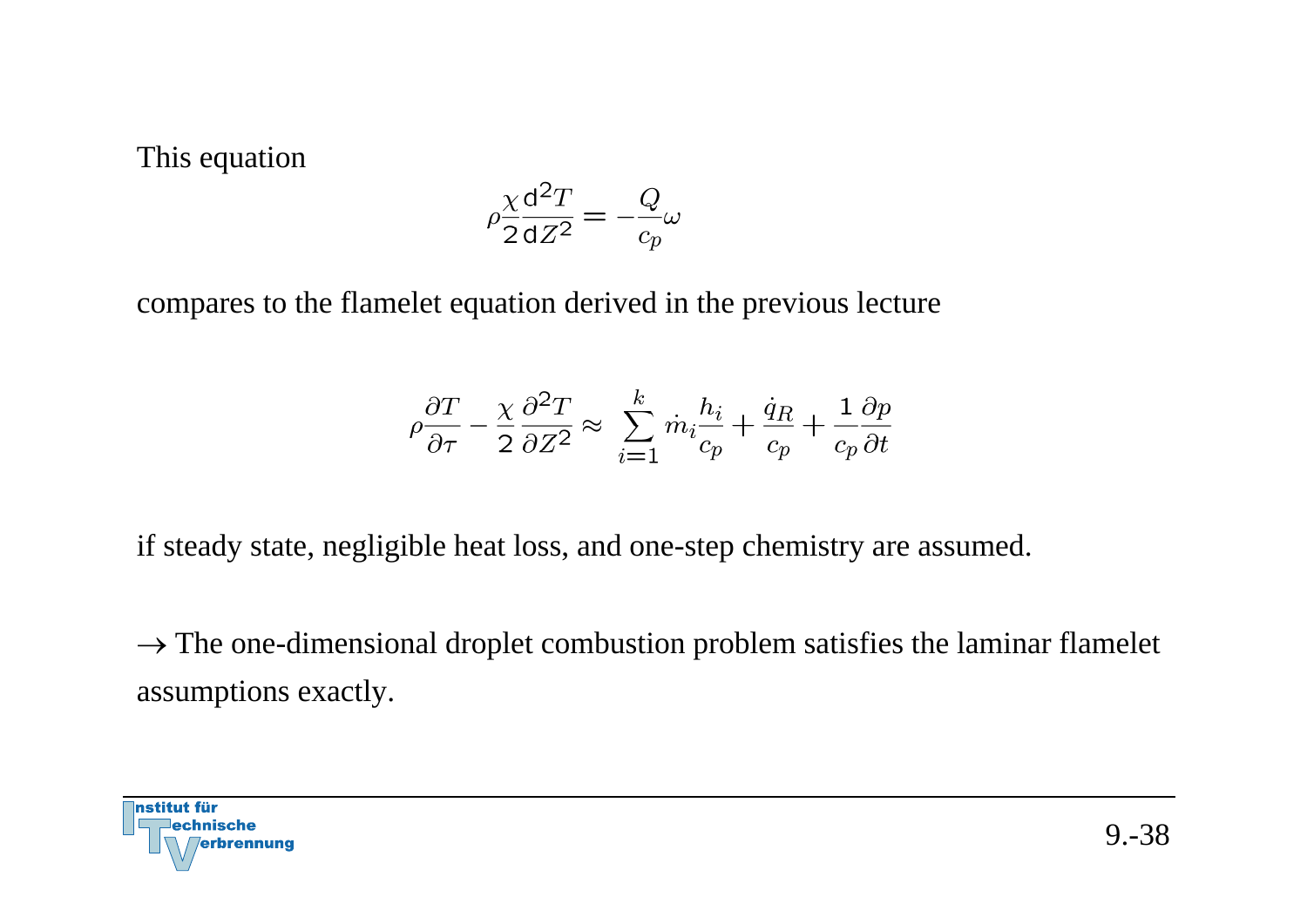Here we want again consider the Burke-Schumann-solution

$$
T_b(Z) = T_u(Z) + \frac{Q_{\text{ref}} Y_{\text{F},1}}{c_p \nu_{\text{F}}' W_{\text{F}}} Z, \quad Z \le Z_{st},
$$

$$
T_b(Z) = T_u(Z) + \frac{Q_{\text{ref}} Y_{\text{O}_2,2}}{c_p v'_{\text{O}_2} W_{\text{O}_2}} (1 - Z) \quad Z \ge Z_{st}
$$



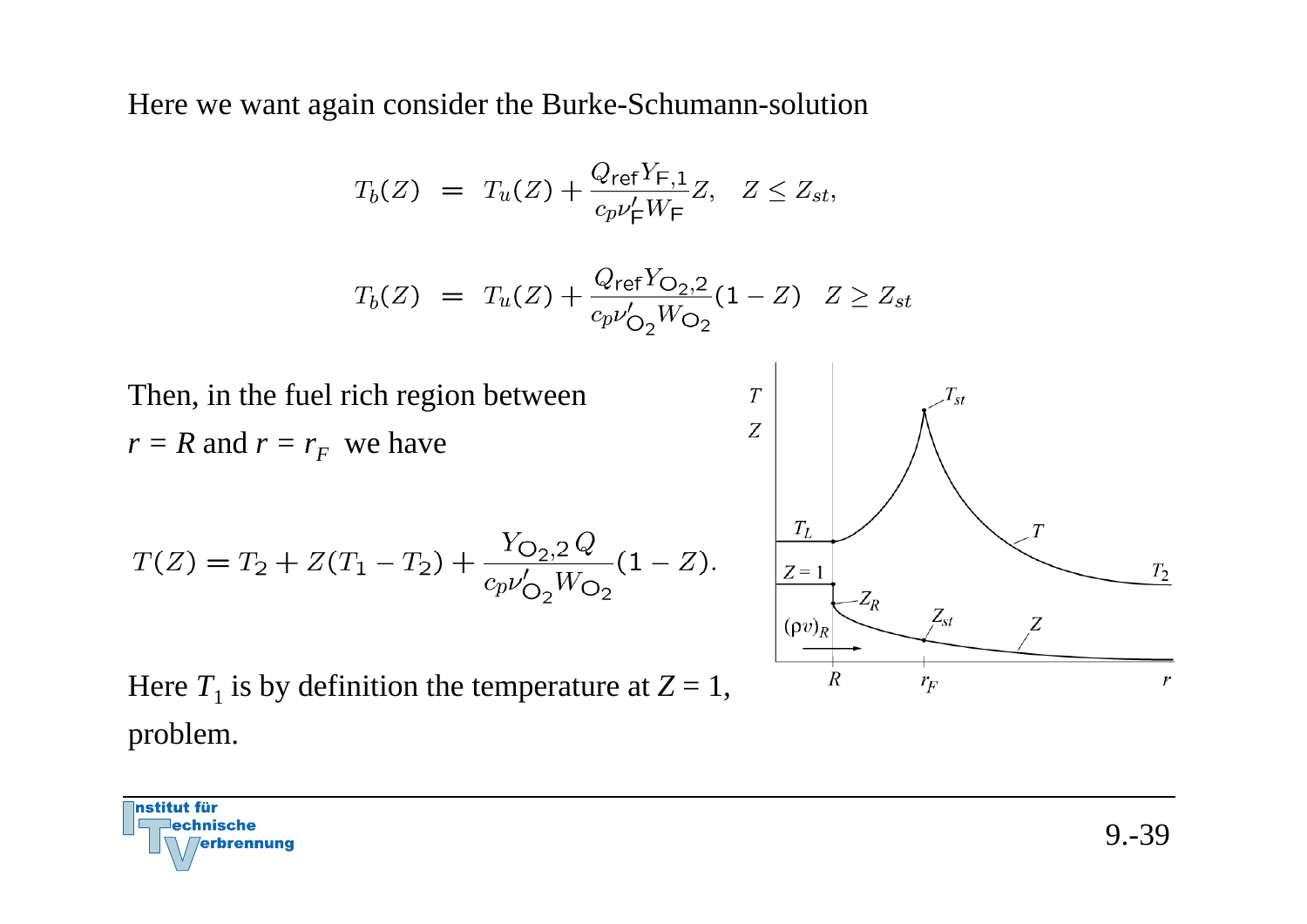We know, however, from the boundary conditions

$$
\eta = \eta_R: \qquad (\eta - 1)\frac{\mathrm{d}T}{\mathrm{d}\eta} = \frac{h_L}{c_p}, \quad T_R = T_L
$$

the slope and the value at  $Z=Z_R$  where

$$
T_L = T_2 + Z_R(T_1 - T_2) + \frac{Y_{O_2,2}Q}{c_p \nu'_{O_2} W_{O_2}} (1 - Z_R)
$$

Introducing this and

$$
T(Z) = T_2 + Z(T_1 - T_2) + \frac{Y_{\text{O}_2,2}Q}{c_p \nu'_{\text{O}_2}W_{\text{O}_2}}(1 - Z)
$$

into the boundary condition above one obtains

$$
T_1 = T_L - \frac{h_L}{c_p}
$$

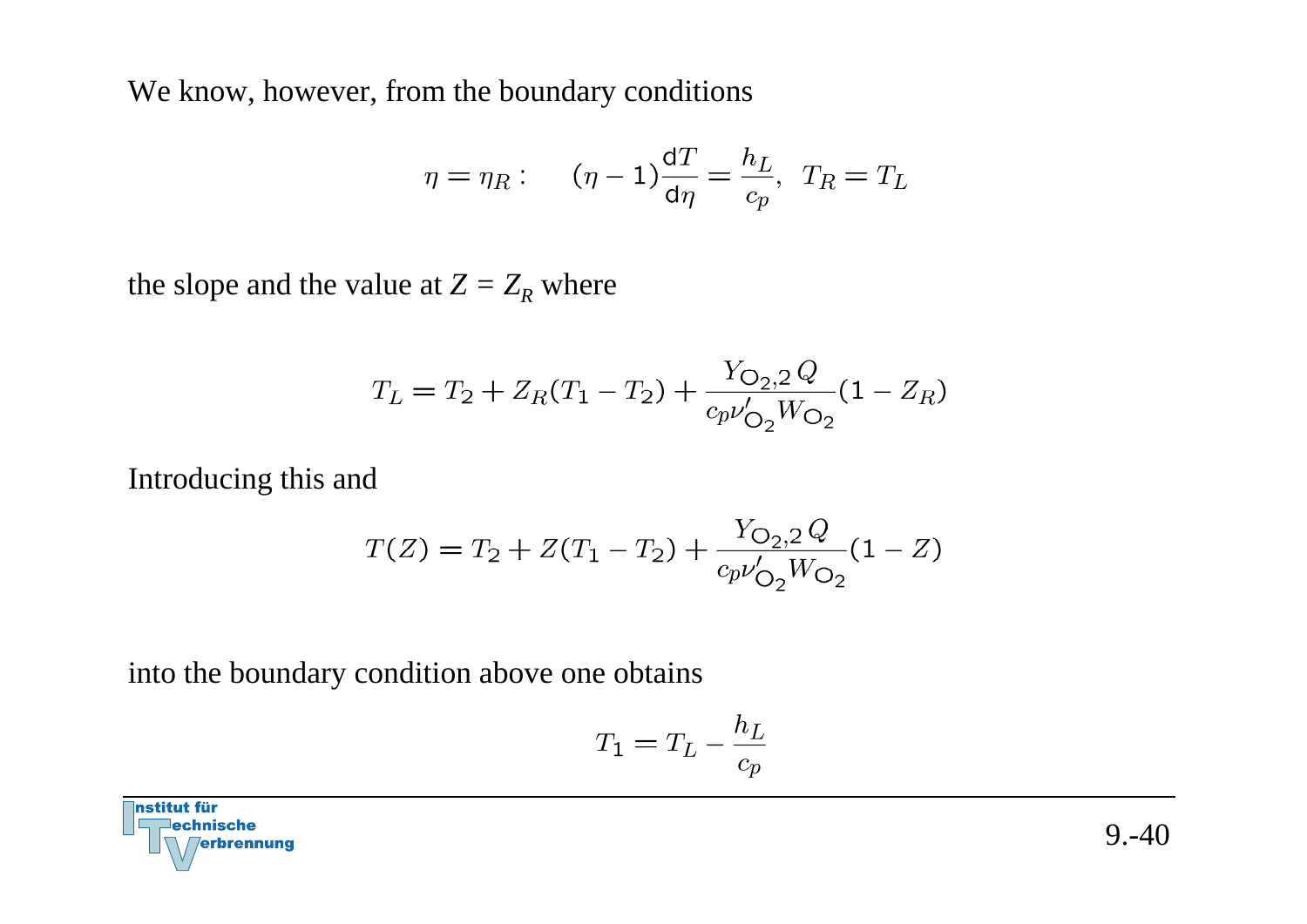$T_{1}$  is a hypothetical temperature corresponding to the fuel if one considers the droplet as a point source of gaseous fuel.

The heat of vaporization then decreases the temperature of the liquid fuel by the amount  $h_l/c_p$ .

It should be used in flamelet calculations if one wishes to calculate flameletprofiles in the range  $0 < Z < 1$  rather than  $0 < Z < Z_R$ .

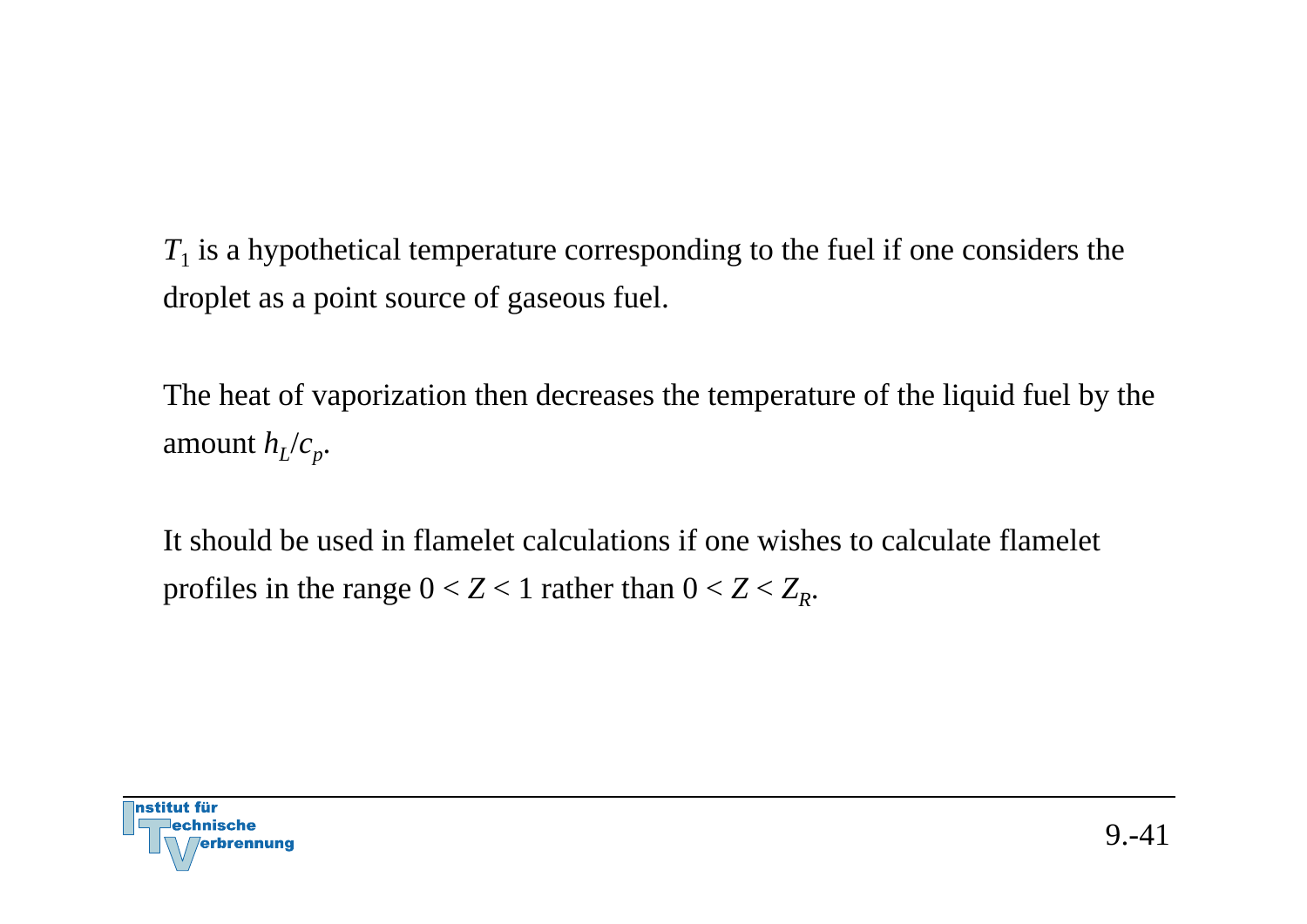The boundary condition

$$
\eta = \eta_R: \qquad (\eta - 1)\frac{\mathrm{d}T}{\mathrm{d}\eta} = \frac{h_L}{c_p}, \quad T_R = T_L
$$

may also be used with

$$
T(Z) = T_2 + Z(T_1 - T_2) + \frac{Y_{O_2,2}Q}{c_p\nu'_{O_2}W_{O_2}}(1 - Z).
$$

and

$$
\eta_R = 1 - \exp(-\zeta_R)
$$

to calculate the non-dimensional mass burning rate

$$
\zeta_R = \ln\left(1 + \frac{c_p(T_2 - T_L) + Y_{\text{O}_2,2}Q/\nu'_{\text{O}_2}W_{\text{O}_2}}{h_L}\right)
$$

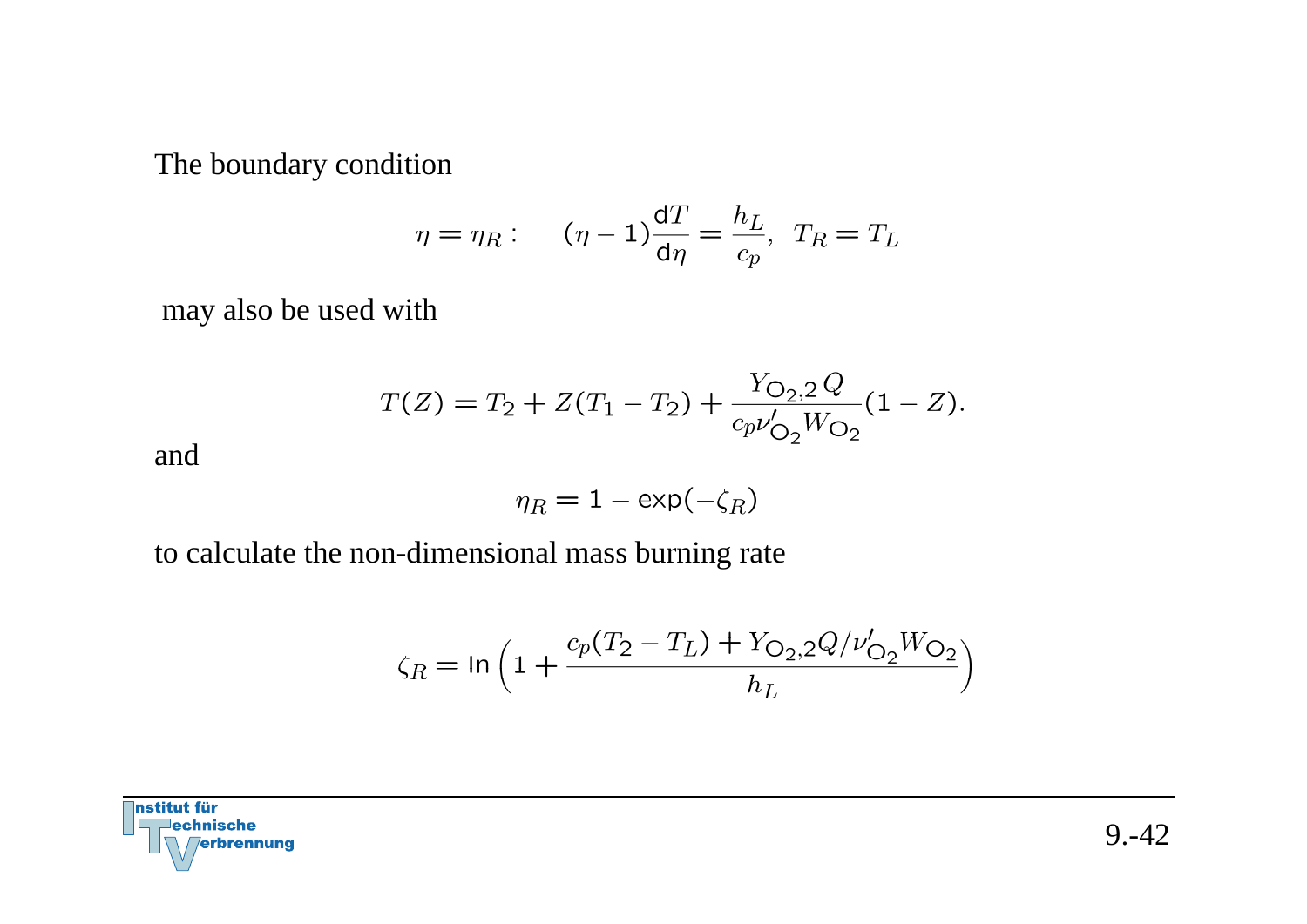From this, the mass burning rate may be determined using

$$
\zeta = \int\limits_r^\infty \frac{v}{D} dr = \frac{\dot{m}}{4\pi} \int\limits_r^\infty (\rho D r^2)^{-1} dr.
$$

We will introduce radially averaged properties

$$
(\overline{\rho D})^{-1} = R \int\limits_R^{\infty} \frac{\mathrm{d}r}{\rho D r^2}
$$

to obtain

$$
\dot{m} = 4\pi \overline{\rho D}R\zeta_R
$$

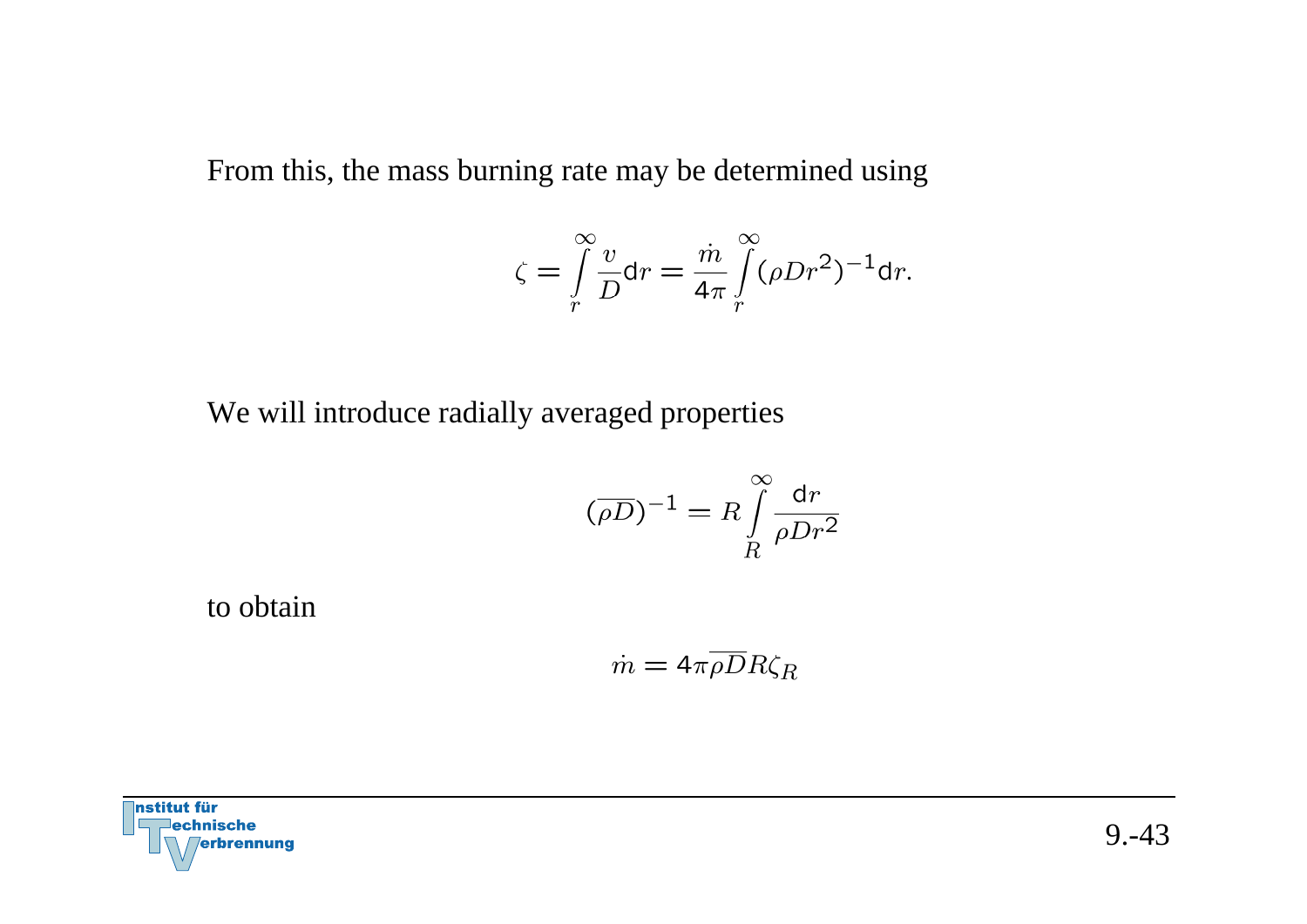Now it is possible to determine the time needed to burn a droplet with initial radius  $R_0$  at time  $t = 0$ .

The droplet mass is

$$
m=4\pi\rho_L R^3/3
$$

where  $\rho_L$  is the density of the liquid.

Its negative time rate of change equals the mass loss due to the mass burning rate

$$
\frac{\mathrm{d}m}{\mathrm{d}t} = 4\pi\rho_L R^2 \frac{\mathrm{d}R}{\mathrm{d}t} = -\dot{m}
$$

Introducing  $\dot{m} = 4\pi \overline{\rho} \overline{D} R \zeta_R e$  obtains with constant mean properities by separation of variables

$$
dt = -\frac{\rho_L}{\zeta_R \rho D} R \, dR, \ t \cong R_0^2 - R^2.
$$

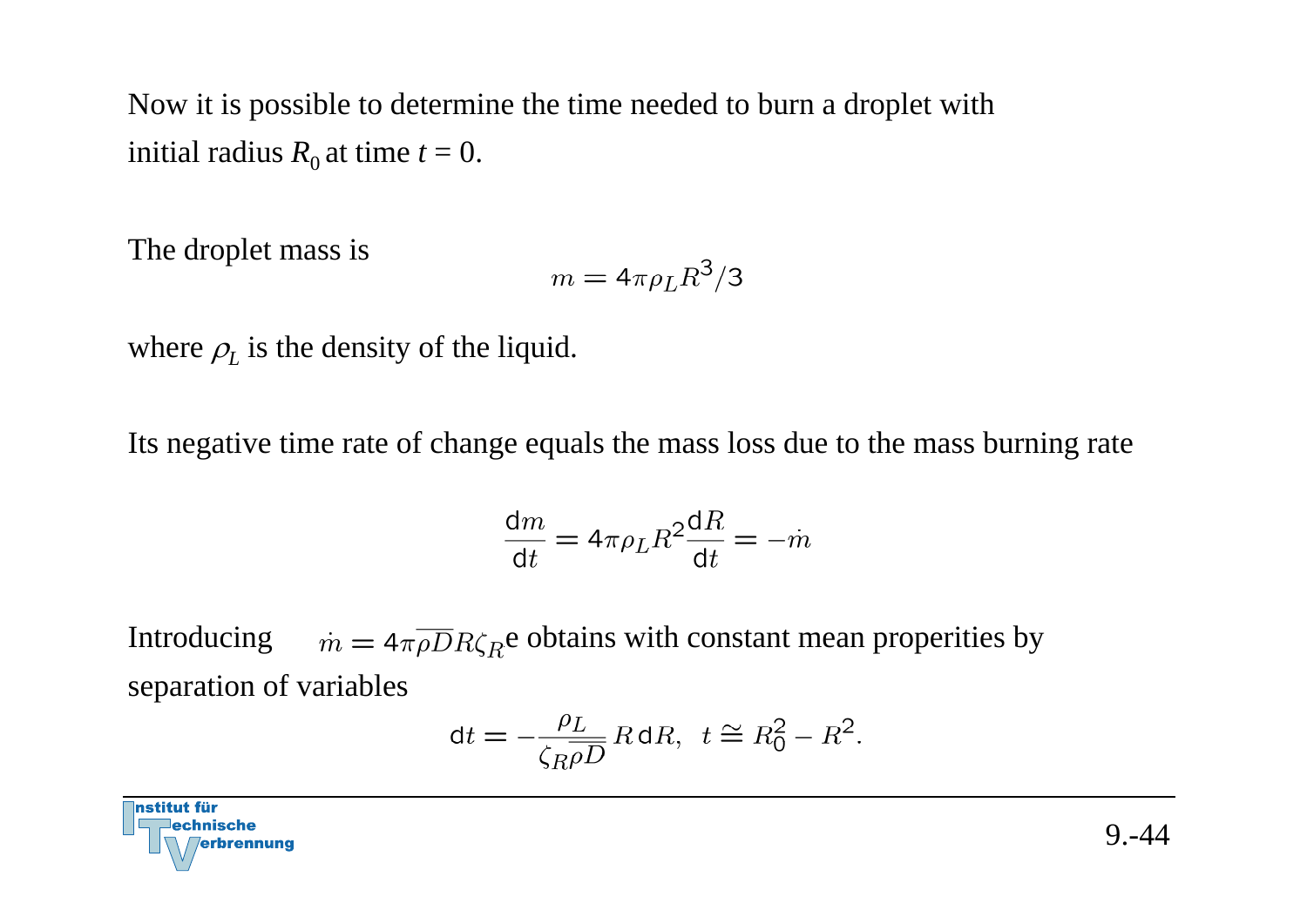Integrating of

$$
dt = -\frac{\rho_L}{\zeta_R \rho D} R \, dR, \ t \cong R_0^2 - R^2.
$$



It represents a very good first approximation for the droplet combustion time and has often be confirmed by experiments.

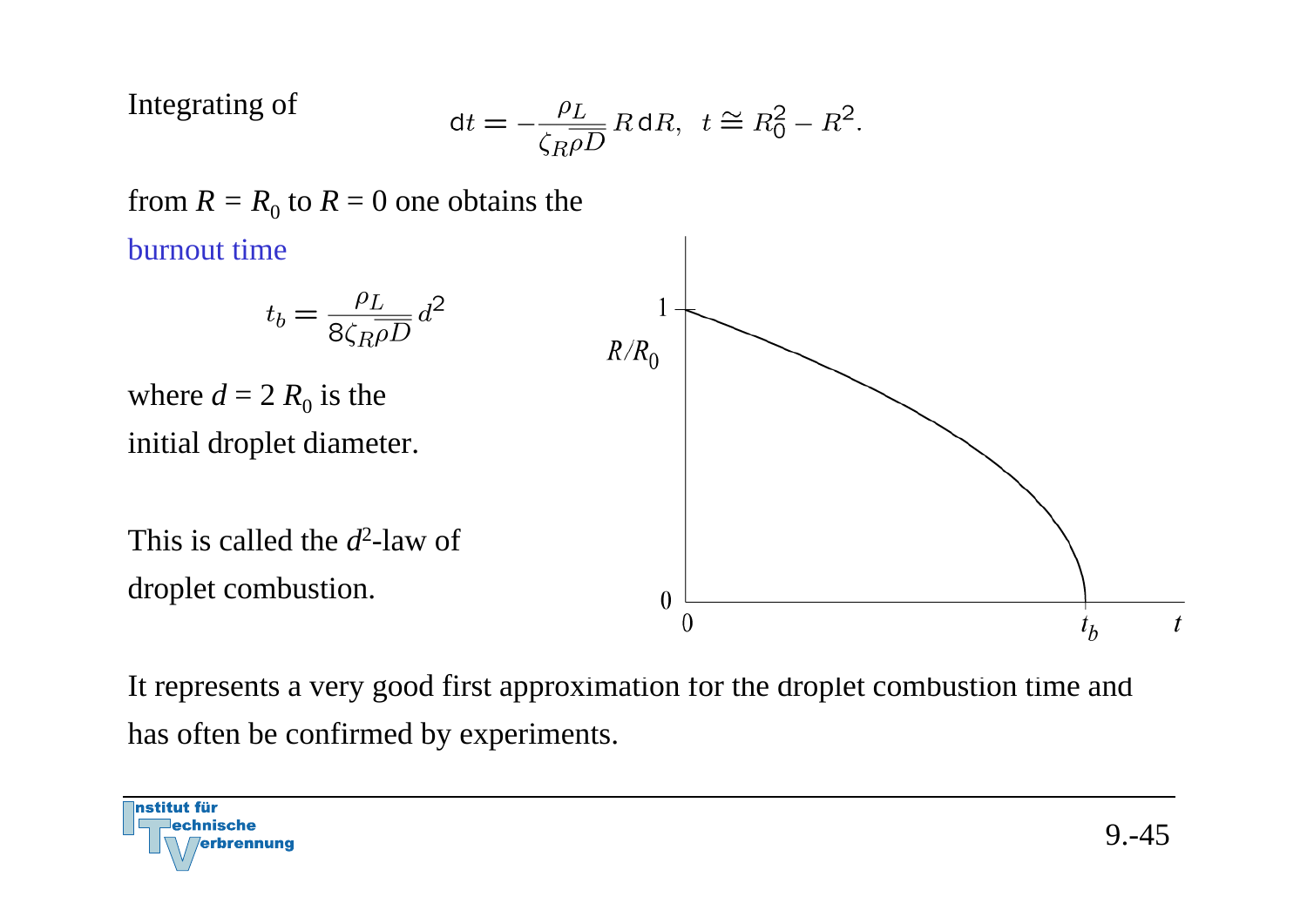Finally, we want to calculate the radial position of the surrounding flame.

Evaluating

$$
\eta = 1 - \exp(-\zeta)
$$

For 
$$
Z = Z_{st} = \eta_{st}
$$
 one obtains  $1 - Z_{st} = \exp(-\zeta_{st}),$ 

where with  $\rho v r^2 = R^2 (\rho v)_R$  and  $\zeta = \int_{\infty}^{\infty} \frac{v}{D} dr = \frac{\dot{m}}{4\pi} \int_{\infty}^{\infty} (\rho D r^2)^{-1} dr$ .

$$
\zeta_{st} = \frac{m}{4\pi\rho D r_{st}}
$$

Here

$$
(\overline{\rho D})^{-1} = R \int_{r_{st}}^{\infty} \frac{\mathrm{d}r}{\rho D r^2}
$$

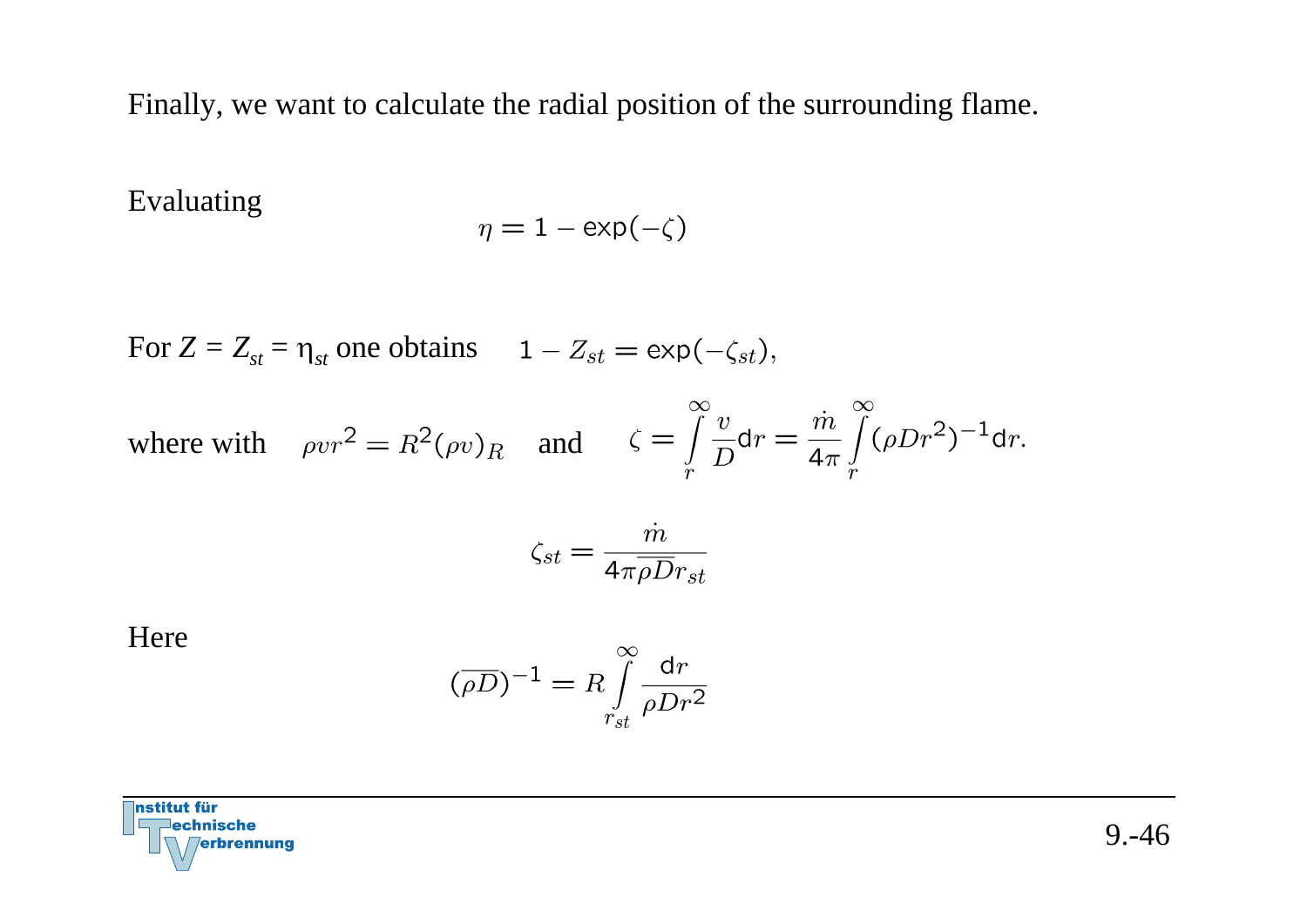If 
$$
(\overline{\rho D})^{-1} = R \int_{R}^{\infty} \frac{dr}{\rho D r^2}
$$
 and  $(\overline{\rho D})^{-1} = R \int_{r_{st}}^{\infty} \frac{dr}{\rho D r^2}$ 

are assumed equal one may use

$$
\dot{m}=4\pi\overline{\rho}\overline{D}R\zeta_R
$$

to determine the flame radius as

$$
\frac{r_{st}}{R} = \frac{\zeta_R}{-\ln(1 - Z_{st})}
$$

For sufficiently small values of  $Z_{st}$  the denominator may be approximated by  $Z_{st}$  itself showing that ratio  $r_{st}$  /  $R$  may take quite large values.

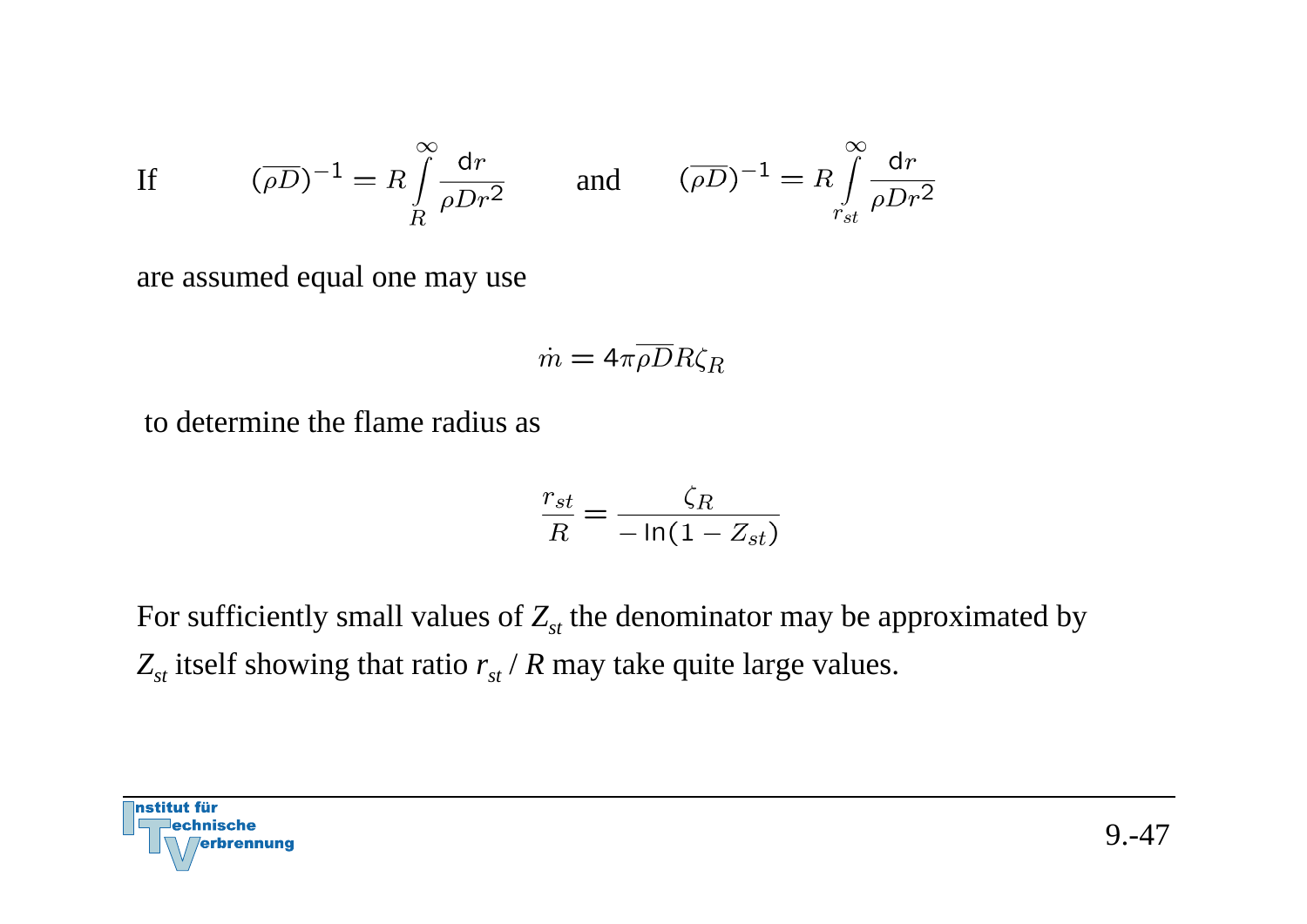#### **Exercise**

Determine the non-dimensional mass burning rate and  $r_{st}$  / R for a Diesel fuel where

$$
h_L/c_p = 160 \,\text{K}, \ T_L = 560 \,\text{K}, \ T_2 = 800 \,\text{K}
$$

and

$$
T_{st} - T_u(Z_{st}) = 2000 \,\text{K}, \ Z_{st} = 0.036
$$

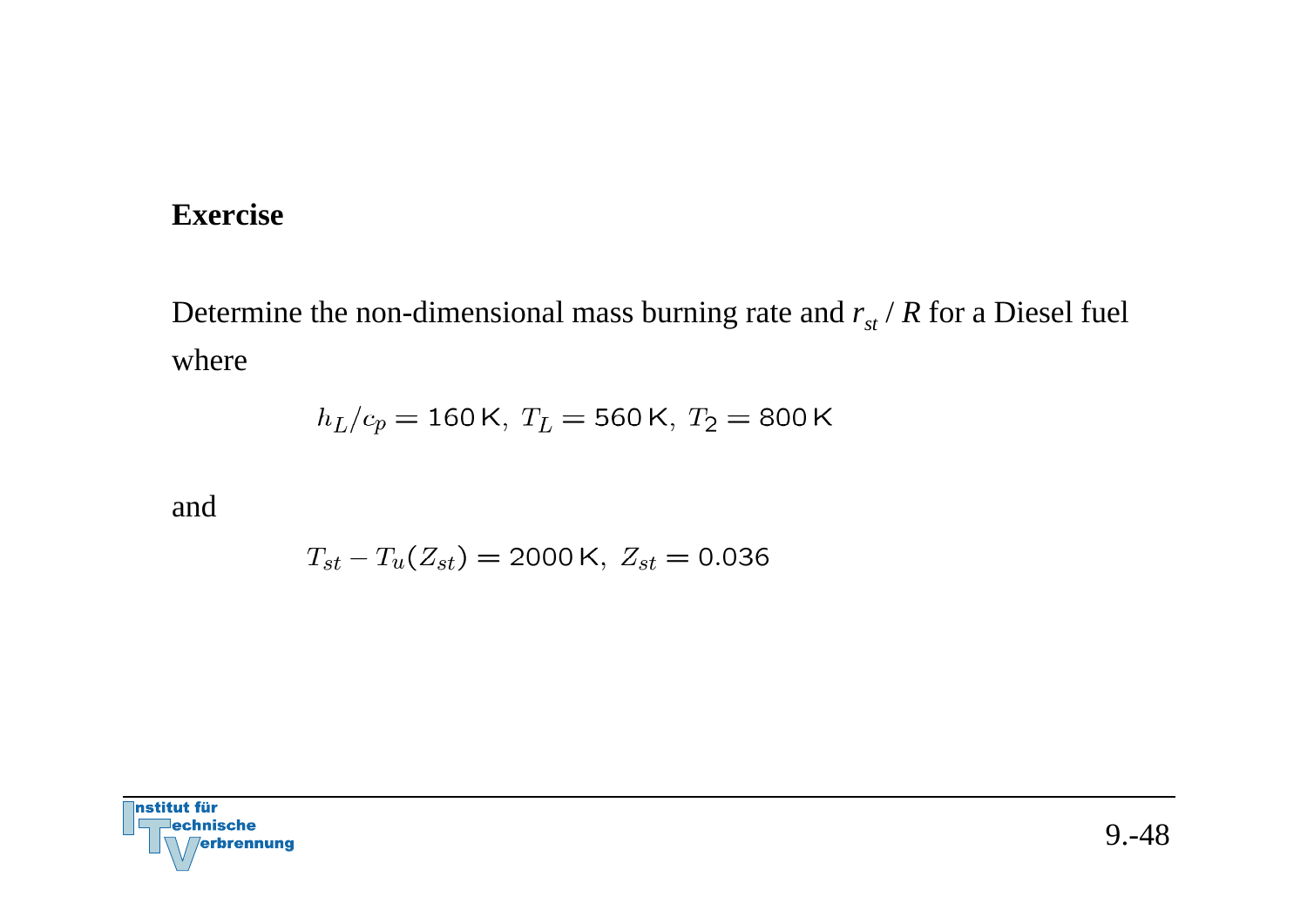### **Solution**

Using the Burke-Schumann solution the non-dimensional mass burning rate may be written as

$$
\zeta_R = \ln\left[1 + \frac{T_2 - T_L + (T_{st} - T_u(Z_{st}))/(1 - Z_{st})}{h_L/c_p}\right] = 2.74
$$

The ratio of the flame radius to the droplet radius is then

$$
\frac{r_{st}}{R}\approx 75
$$

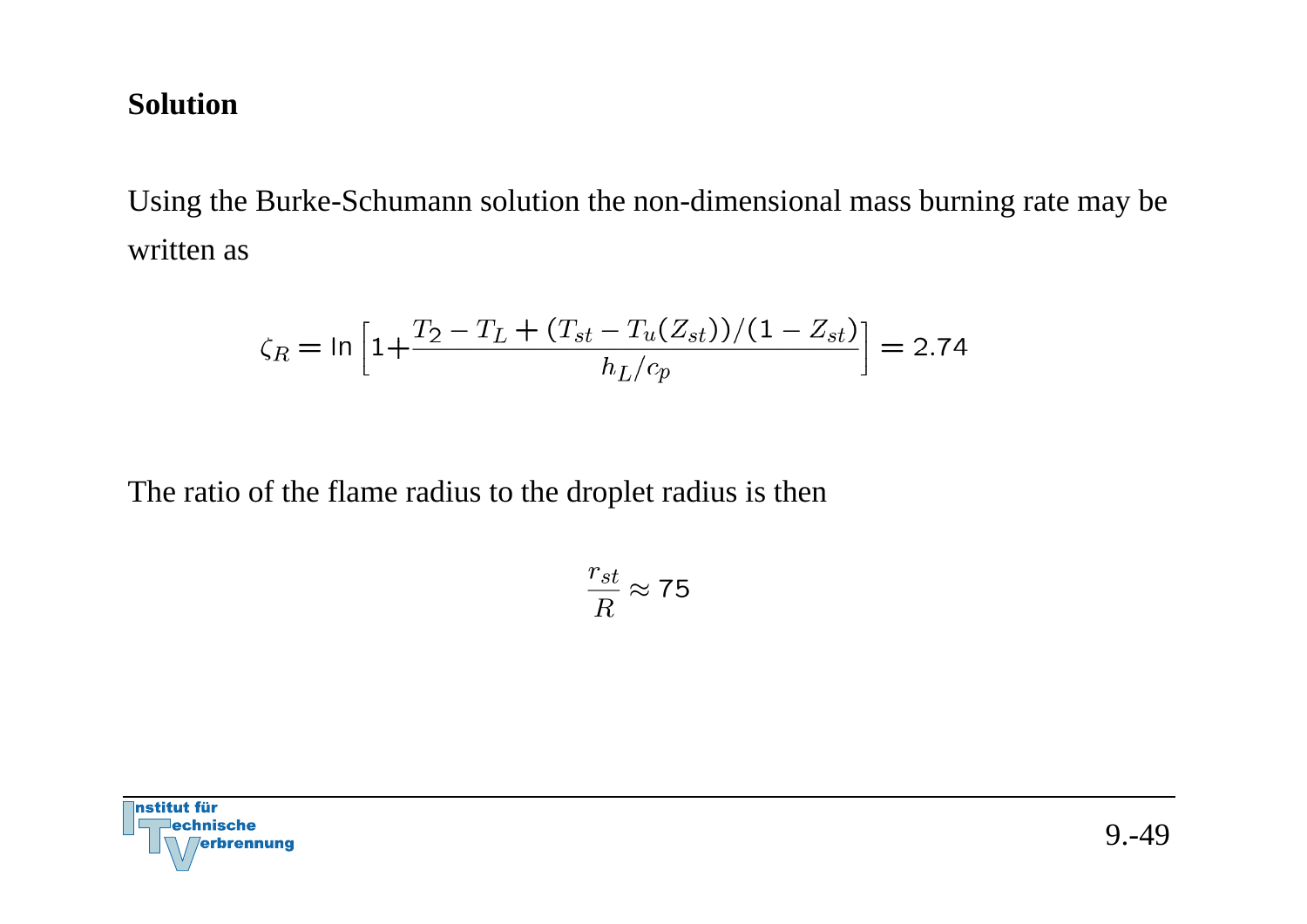#### **Exercise**

Compare the evaporation rate for the same droplet as in the previous problem to that of the mass burning rate.

### **Solution**

The non-dimensional evaporation rate of a droplet may be obtained in a similar way as

$$
\zeta_R = \ln \Big( 1 + \frac{c_p (T_2 - T_L) + Y_{\text{O}_2,2} Q/\nu_{\text{O}_2}' W_{\text{O}_2}}{h_L} \Big)
$$